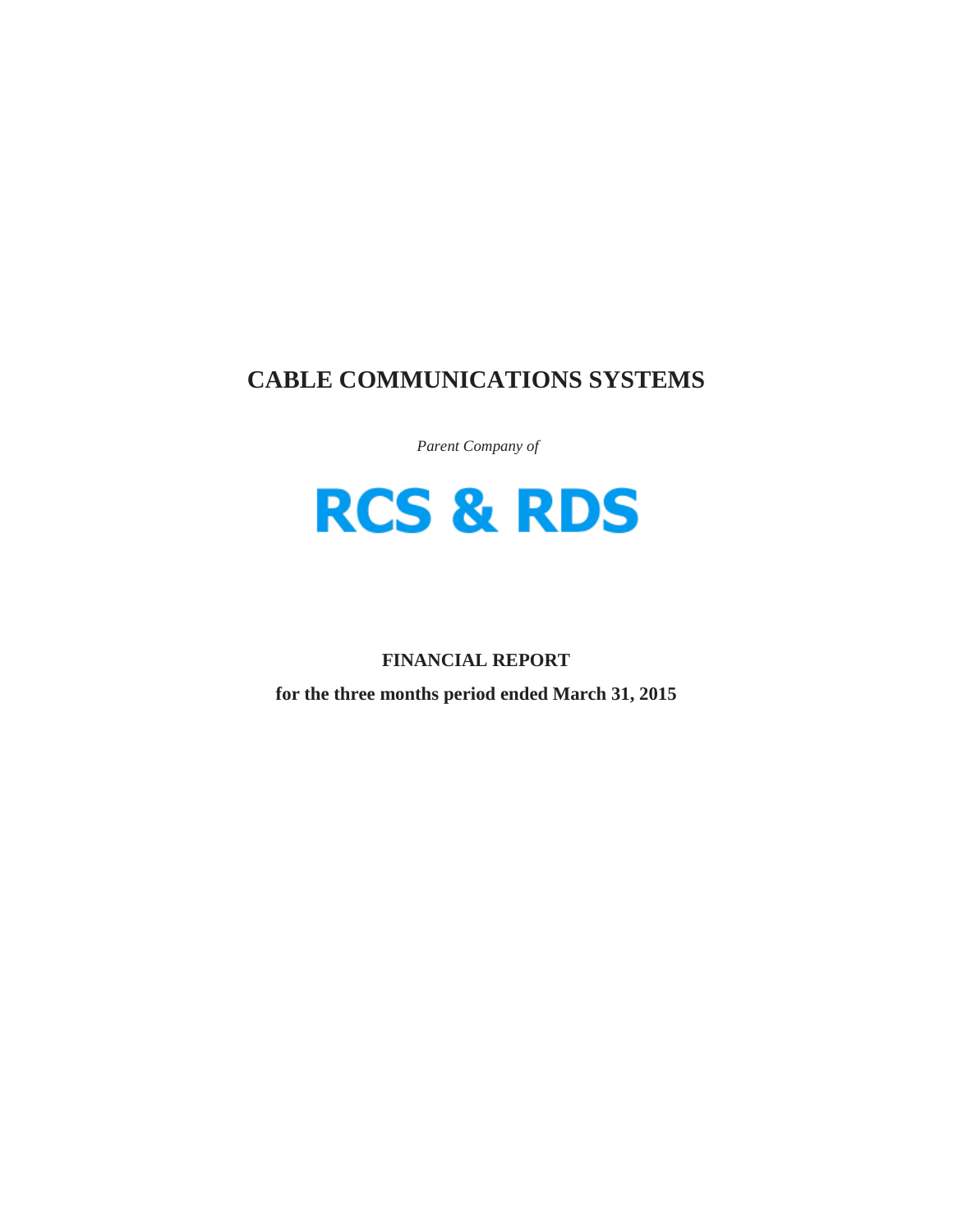# **Table of Contents**

| MANAGEMENT'S DISCUSSION AND ANALYSIS OF FINANCIAL CONDITION AND RESULTS OF |  |
|----------------------------------------------------------------------------|--|
|                                                                            |  |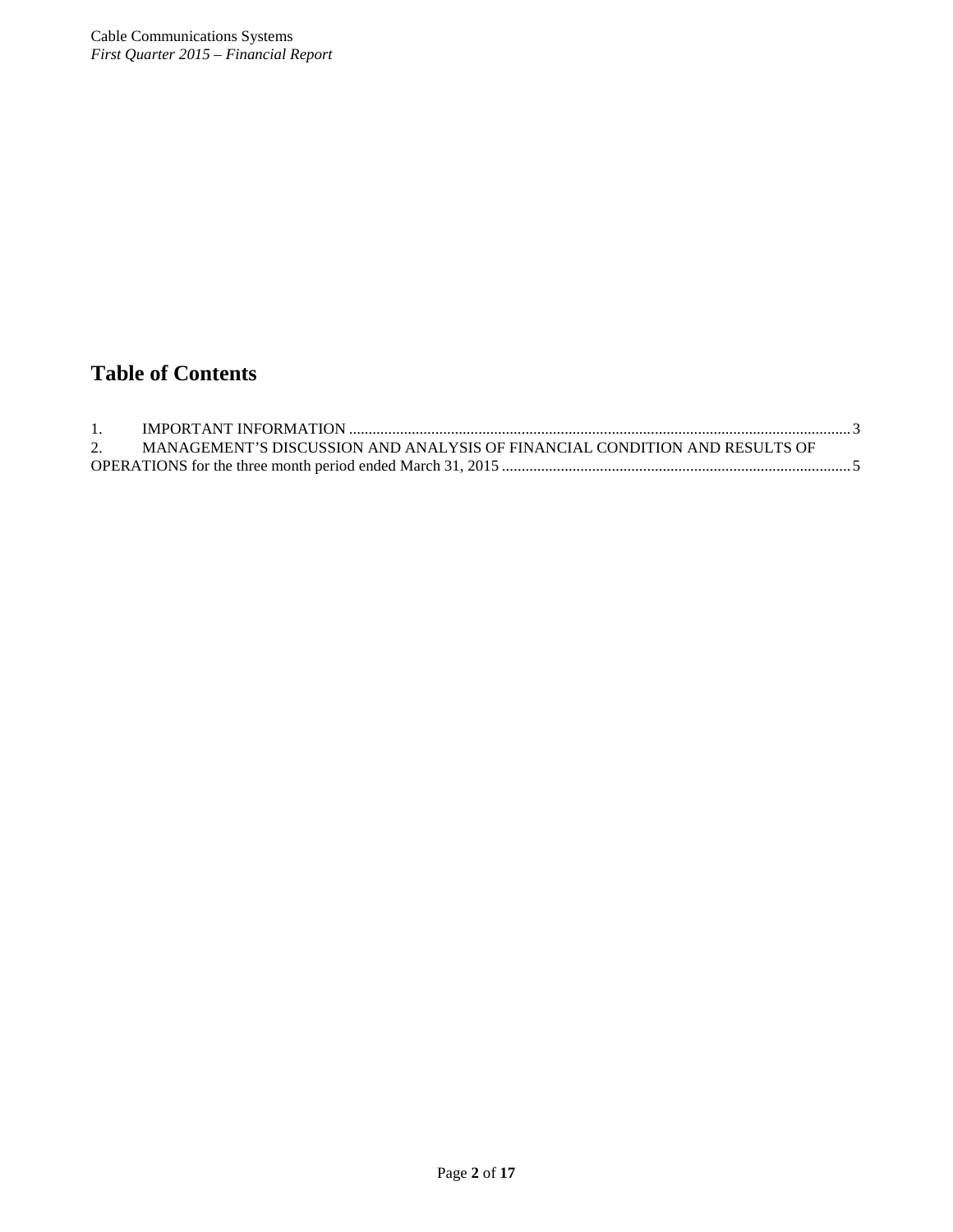## <span id="page-2-0"></span>**1. IMPORTANT INFORMATION**

## **FORWARD-LOOKING STATEMENTS**

Certain statements in this report are not historical facts and are forward-looking. Forward-looking statements include statements concerning our plans, expectations, projections, objectives, targets, goals, strategies, future events, future operating revenues or performance, capital expenditures, financing needs, plans or intentions relating to acquisitions, our competitive strengths and weaknesses, our business strategy, and the trends we anticipate in the industries and the political and legal environments in which we operate and other information that is not historical information.

Words such as "believe," "anticipate," "estimate," "target," "potential," "expect," "intend," "predict," "project," "could," "should," "may," "will," "plan," "aim," "seek" and similar expressions are intended to identify forward-looking statements but are not the exclusive means of identifying such statements.

The forward-looking statements contained in this report are largely based on our expectations, which reflect estimates and assumptions made by our management. These estimates and assumptions reflect our best judgment based on currently known market conditions and other factors, some of which are discussed below. Although we believe such estimates and assumptions to be reasonable, they are inherently uncertain and involve a number of risks and uncertainties that are beyond our control. In addition, management's assumptions about future events may prove to be inaccurate. All readers are cautioned that the forward-looking statements contained in this report are not guarantees of future performance, and we cannot assure any reader that such statements will be realized or the forward-looking events and circumstances will occur.

By their very nature, forward-looking statements involve inherent risks and uncertainties, both general and specific, many of which are beyond our control, and risks exist that the predictions, forecasts, projections and other forward-looking statements will not be achieved. You should be aware that a number of important factors could cause actual results to differ materially from the plans, objectives, expectations, estimates and intentions expressed in such forward-looking statements. These factors include, without limitation, various risks related to our business, risks related to regulatory matters and litigation, risks related to investments in emerging markets, risks related to our financial position as well as risks related to the notes and the related guarantee.

Any forward-looking statements are only made as of the date of this report. Accordingly, we do not intend, and do not undertake any obligation, to update forward-looking statements set forth in this report. You should interpret all subsequent written or oral forward-looking statements attributable to us or to persons acting on our behalf as being qualified by the cautionary statements in this report. As a result, you should not place undue reliance on such forwardlooking statements.

## **OPERATING AND MARKET DATA**

In this report, we refer to persons who subscribe to one or more of our services as customers. We use the term revenue generating unit ("**RGU**") to designate a subscriber account of a customer in relation to one of our services. An individual customer may represent one or several RGUs depending on the number of our services to which it subscribes.

More specifically:

- for our cable TV and DTH services, we count each basic package that we invoice to a customer as an RGU, without counting separately the premium add-on packages that a customer may subscribe for;
- for our fixed internet and data services, we consider each subscription package to be a single RGU;
- for our fixed-line telephony and mobile telephony businesses, we consider each phone line that we invoice to be a separate RGU, so that a customer will represent more than one RGU if it has subscribed for more than one phone line (whether fixed-line or mobile); and
- for our mobile internet and data business, we consider each mobile internet and data subscription that we invoice and each mobile internet and data package sold in a bundle with our fixed internet and data subscriptions to be a separate RGU.

Since RGUs can be defined differently by different companies within our industry, you should use caution in comparing our RGU figures to those of our competitors.

We use the term average revenue per unit ("**ARPU**") to refer to the average monthly revenue per RGU in each business line or geographic segment and we calculate it by dividing the total revenue per business line or country for that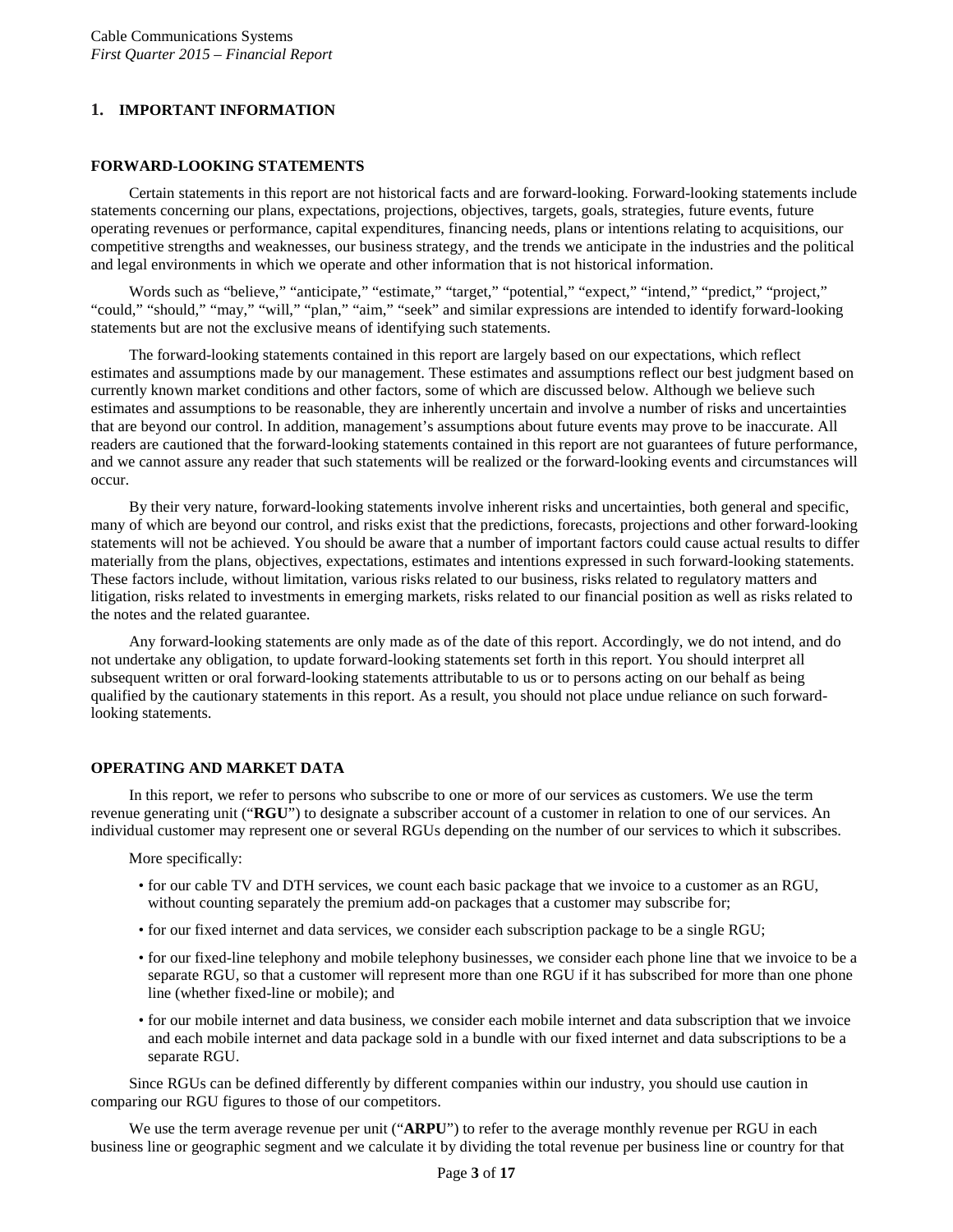month, by the total number of RGUs for that business line or country invoiced for services in that month, without differentiating between various types of subscription packages or the number and nature of services an individual customer subscribes for. As our definition of RGU is different for our different business lines, you should use caution when trying to compare ARPU between our business lines. In addition, because we calculate ARPU differently from some of our competitors, you should use caution when comparing our ARPU figures with those of other telecommunications companies.

Where information has been sourced from a third party, such information has been accurately reproduced and as far as we are aware and are able to ascertain from information published by such third party, no facts have been omitted which would render the reproduced information inaccurate or misleading. However, you should keep in mind that we have not independently verified information we have obtained from industry and government sources. These information and statements from our internal estimates and surveys have not been verified by any independent sources.

## **NON-GAAP FINANCIAL MEASURES**

In this report, we present certain financial measures that are not defined in and, thus, not calculated in accordance with IFRS, U.S. GAAP or generally accepted accounting principles in any other relevant jurisdiction. This includes EBITDA and Adjusted EBITDA (each as defined below). Because these measures are not standardized, companies can define and calculate these measures differently, and therefore we urge you not to use them as a basis for comparing our results with those of other companies.

We calculate EBITDA by adding back to consolidated operating profit/(loss) our charges for depreciation, amortization and impairment of assets. Adjusted EBITDA is defined as EBITDA adjusted for the effect of extraordinary and one-off items. EBITDA and Adjusted EBITDA under our definition may not be comparable to similar measures presented by other companies and labelled "EBITDA". We believe that EBITDA and Adjusted EBITDA are useful analytical tools for presenting a normalized measure of cash flows that disregards temporary fluctuations in working capital, including due to fluctuations in inventory levels and due to timing of payments received or payments made. Since operating profit and actual cash flows for a given period can differ significantly from this normalized measure, we urge you to consider these figures for any period together with our data for cash flows from operations and other cash flow data and our operating profit. You should not consider EBITDA or Adjusted EBITDA a substitute for operating profit or cash flows from operating activities.

We define EBITDA margin as the ratio of revenues and other income to EBITDA (for March 31, 2014, Adjusted EBITDA).

The covenants computation for the Notes uses EBITDA which may be different from the EBITDA/Adjusted EBITDA presented in this report.

## **ROUNDING**

Certain amounts that appear in this report have been subject to rounding adjustments. Accordingly, figures shown as totals in certain tables may not be an arithmetic aggregation of the figures that precede them.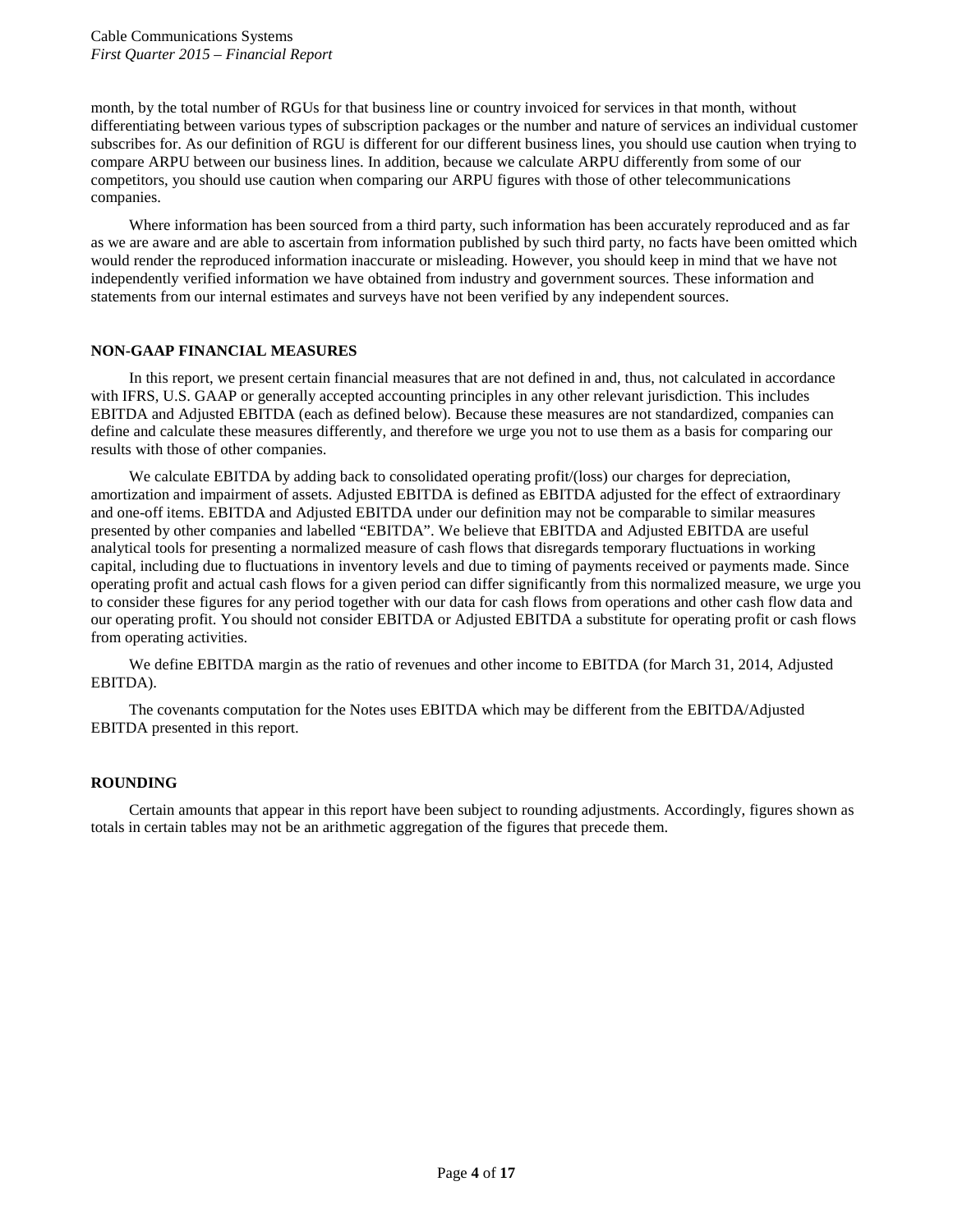## <span id="page-4-0"></span>**2. MANAGEMENT'S DISCUSSION AND ANALYSIS OF FINANCIAL CONDITION AND RESULTS OF OPERATIONS for the three month period ended March 31, 2015**

*This report includes and analyses the unaudited condensed consolidated financial statements of the Company as of March 31, 2015.*

*The following discussion and analysis of the financial condition and results of operations of the Company and its subsidiaries should be read in conjunction with the unaudited condensed consolidated interim financial report of the Company and its subsidiaries as at and for the three months ended March 31, 2015 and the related notes, prepared in accordance with IFRS.*

*The following discussion includes forward-looking statements based on assumptions about our future business.*

#### **OVERVIEW**

We are a leading provider of pay TV and telecommunications services in Romania and Hungary and of mobile services as an MVNO to the large Romanian communities in Spain and Italy. Our service offerings include cable TV, fixed internet and data, fixed- line telephony, mobile telephony, mobile internet and data and DTH satellite television services. We offer our own TV channels and pay TV services, which carry premium movies and sports content, as well as channels produced by third parties to our customers in Romania and Hungary through our cable TV and DTH satellite television platforms.

For the three months ended March 31, 2015, we had revenues of  $\bigoplus$  77.3 million, net loss of  $\bigoplus$ .1 million and EBITDA of  $\epsilon$ 56.1 million.

## **RECENT DEVELOPMENTS**

#### **Business**

On January 15, 2015 we acquired the rights for the Romanian Football League for the period February 2015 – May 2019.

On April 21, 2015 we completed the sale of our subsidiary in the Czech Republic. At closing we received €25.4 million and we expect to incur transaction related costs of €1.1 million before the end of 2016.

On May 22, 2015 we refinanced our 2013 Senior Facilities Agreement through a new club bank facility (the 2015 Senior Facilities Agreement). Total amount drawn under the 2015 Senior Facilities Agreement was RON 1,034 million (the equivalent in RON of  $\text{\textsterling}25$  million at the exchange rate of 4.4 RON/EUR). The interest rate for the term loan facility (RON 994.2 million) is 5.75% fixed and for the revolver credit facility (RON 39.2 million) is floating ROBOR + 2.5%.

Starting with the beginning of 2015, we launched an offer for energy supply to business clients. The energy sold is from our own production capacities and/or purchased on the open market.

Alexandru Oprea, has resigned from the position of CEO of RCS&RDS starting with April 14, 2015. The new CEO appointed on May 4, 2015 in the General Shareholders' Meeting is Serghei Bulgac.

On December 22, 2014 we signed the contract for the acquisition of three radio stations in Romania. In February 2015 the National Audiovisual Council approved the transfer of the radio licenses. The transaction was closed on May 29, 2015.

#### **BASIS OF FINANCIAL PRESENTATION**

The Company prepares its consolidated financial statements in accordance with IFRS. For the periods analyzed in this report, the Company's presentation currency was the euro.

#### **Functional Currencies and Presentation Currency**

Each of our Group entities prepares its individual financial statements in the currency of the primary economic environment in which it operates; this local currency is the functional currency of the entity.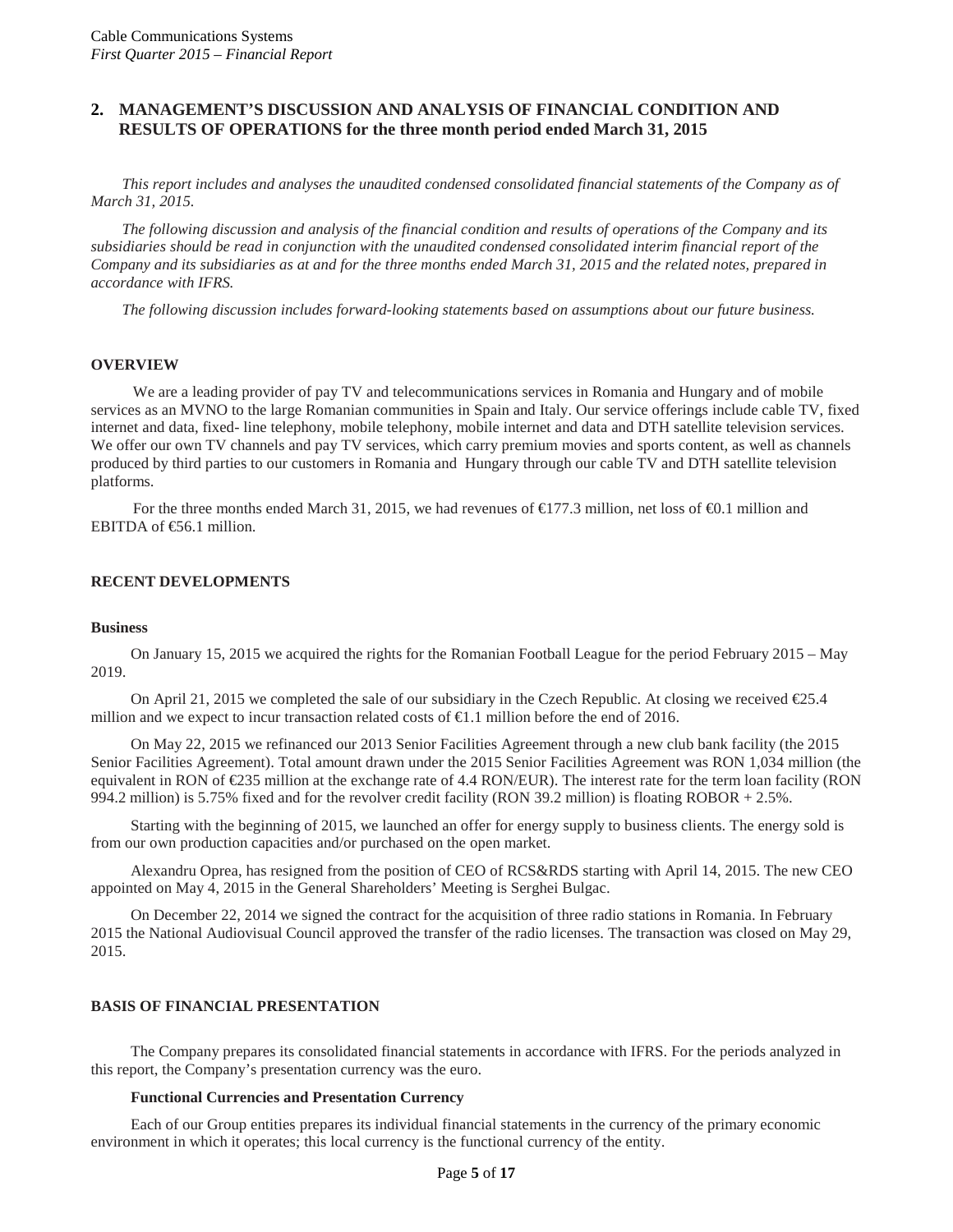The Company presents its consolidated financial statements in euros. The Company uses the euro as the presentation currency of its consolidated financial statements under IFRS because the euro is used as a reference currency in the telecommunications industry in the European Union and management analysis and reporting is prepared in euros.

#### **Segments**

Our board of directors evaluates business and market opportunities and considers our results primarily on a country by country basis. As such, we report our results of operations in accordance with four geographic segments: Romania, Hungary, Spain and Other, which includes our operations in the Czech Republic (disposed of in April 2015) and Italy.

In addition, we present revenues and certain other financial information in accordance with our six business lines: cable TV, fixed internet and data, fixed-line telephony, mobile telephony, mobile internet and data and DTH.

## **TRENDS AND OTHER FACTORS IMPACTING OUR RESULTS OF OPERATIONS**

The following are the key factors that have significantly affected our results of operations and financial condition during the periods under review, or which we expect will significantly affect our operations in the future.

#### **Exchange Rates**

Our operating subsidiaries record their financial results in their respective functional currencies (principally the Romanian leu; to a lesser extent, the Hungarian forint, the Czech koruna, the Croatian Kuna and the Serbian dinar), which are then translated into euros in preparing our consolidated financial statements. In addition, because the mix of currencies in which our operating expenses are incurred differs significantly from the mix of currencies in which we generate revenue, we are also exposed to significant currency transactional risk.

In recent years, the values of local currencies in the principal countries where we operate have fluctuated considerably relative to the euro, our presentation currency, and the U.S. dollar. We have significant exposure to euro and to a lesser degree to U.S. dollar, as most of our financing agreements and in euro and we purchase certain content and services for our cable TV and DTH businesses in U.S. dollars and euros. In the  $1<sup>st</sup>$  quarter of 2015, compared with the same period in 2014, the Romanian leu appreciated by 1.1% relative to the euro and declined by 20.2% relative to the U.S. dollar, and the Hungarian forint declined by 0.3% relative to the euro and 22.01% relative to the U.S. dollar. The changes in currencies discussed are computed using the average rates in the period.

Going forward, we plan to continue to present our consolidated financial results in euros. Any further significant appreciation of the euro against our other functional currencies in coming periods could have the effect of significantly reducing our financial results as reported in euro.

The following table sets out the period end and average exchange rates of the euro against each of our local functional currencies, in each case as reported by the relevant central bank on its website (unless otherwise stated):

|                                           | As at and for the year |        | As at and for the three                    |        |
|-------------------------------------------|------------------------|--------|--------------------------------------------|--------|
|                                           | ended December 31      |        | months ended March 31                      |        |
|                                           | 2013                   | 2014   | 2014                                       | 2015   |
|                                           |                        |        | Value of one euro in the relevant currency |        |
| Romanian leu (RON)                        |                        |        |                                            |        |
| Period end rate                           | 4.48                   | 4.48   | 4.46                                       | 4.41   |
| Average rate                              | 4.42                   | 4.44   | 4.50                                       | 4.45   |
| <b>Hungarian forint (HUF)</b>             |                        |        |                                            |        |
| Period end rate                           | 296.91                 | 314.89 | 307.06                                     | 299.14 |
| Average rate                              | 297.01                 | 308.66 | 308.03                                     | 308.97 |
| Czech koruna (CZK)                        |                        |        |                                            |        |
| Period end Rate                           | 27.43                  | 27.73  | 27.44                                      | 27.73  |
| Average rate                              | 25.99                  | 27.53  | 27.44                                      | 27.53  |
| United States Dollar (USD) <sup>(1)</sup> |                        |        |                                            |        |
| Period end rate                           | 1.38                   | 1.21   | 1.38                                       | 1.08   |
| Average rate                              | 1.33                   | 1.33   | 1.37                                       | 1.13   |

(1) According to the exchange rates published by the European Central Bank.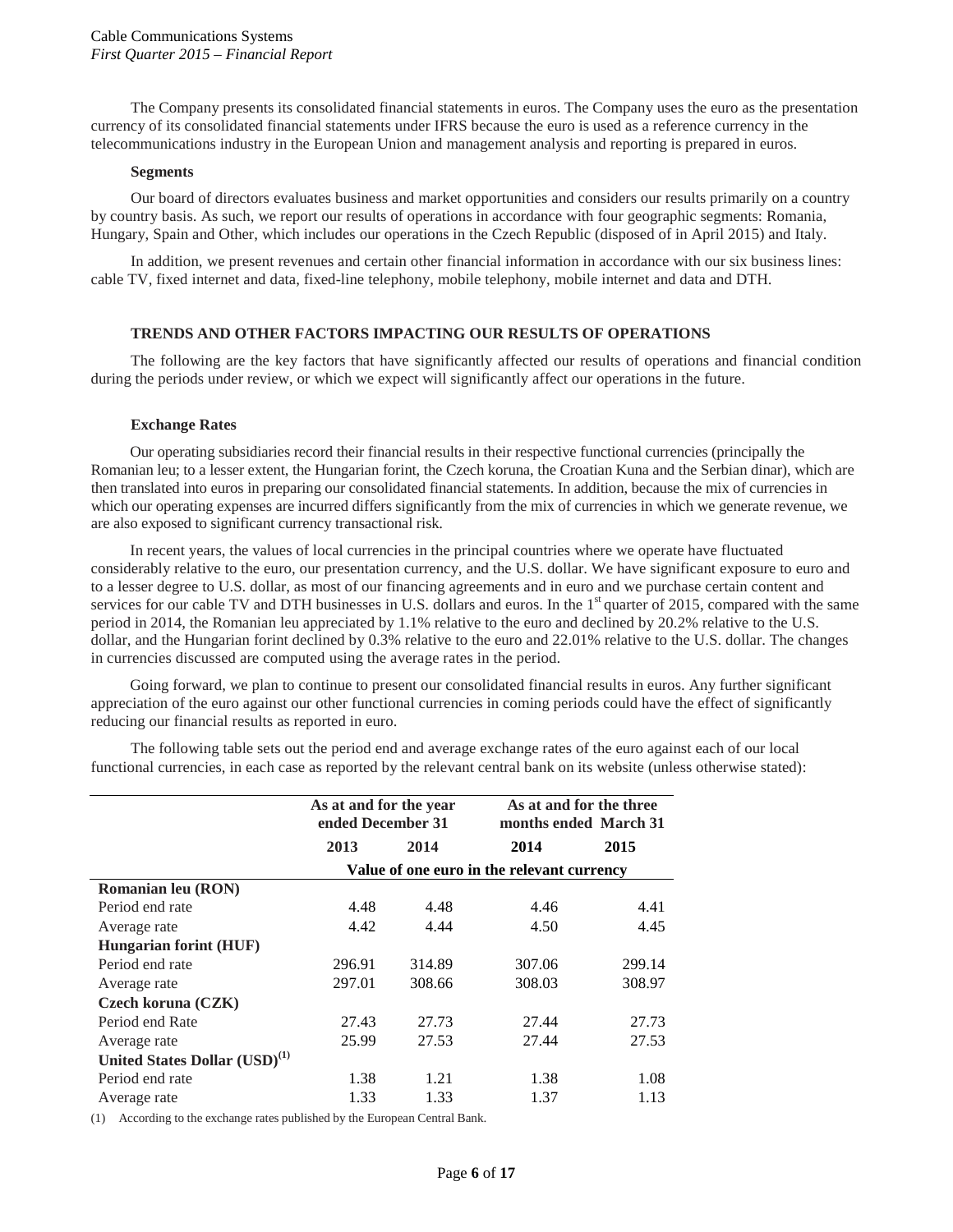In the three months ended March 31, 2015, we had a net foreign exchange gain (which is recognized in net finance income on our statement of comprehensive income) of €7.9 million due to the appreciation of the Romanian leu against the euro at the end of the quarter as compared to December 31, 2014. In the three months ended March 31, 2014, we had a net foreign exchange gain of €7.3 million due to the appreciation of the Romanian leu against the euro at the end of the quarter as compared to December 31, 2013.

#### **Growth in Business, RGUs and ARPU**

Our revenues are most directly a function of the number of our RGUs and ARPU. Neither of these terms is a measure of financial performance under IFRS, nor have these measures been reviewed by an outside auditor, consultant or expert. Each of these measures is derived from management estimates. See "*Important Information – Operating and Market Data*"

The following table shows, by segment and business, our RGUs at the beginning and at the end of the third quarter in each of 2014 and 2015 and monthly ARPU for the three months ended March 31, 2014 and 2015. ARPU figures are not shown on a constant currency basis.

|                                   | <b>RGUs (in thousands)</b> |       |               |                 | <b>ARPU (EUR/RGU/month)</b> |               |                 |       |               |
|-----------------------------------|----------------------------|-------|---------------|-----------------|-----------------------------|---------------|-----------------|-------|---------------|
|                                   |                            |       |               |                 | For the three               |               |                 |       |               |
|                                   |                            |       | $\frac{0}{0}$ |                 |                             | $\frac{0}{0}$ | months period   |       | $\frac{0}{0}$ |
|                                   | As at December 31,         |       | change        | As at March 31, |                             | change        | ended March 31, |       | change        |
|                                   | 2013                       | 2014  |               | 2014            | 2015                        |               | 2014            | 2015  |               |
| Romania                           |                            |       |               |                 |                             |               |                 |       |               |
| Cable TV                          | 2,451                      | 2,599 | 6.0%          | 2,506           | 2,633                       | 5.1%          | 5.09            | 5.11  | 0.4%          |
| Fixed Internet and data           |                            |       |               |                 |                             |               |                 |       |               |
| Residential                       | 1,605                      | 1,745 | 8.7%          | 1,648           | 1,776                       | 7.8%          | 5.22            | 5.18  | $-0.8%$       |
| <b>Business</b>                   | 78                         | 89    | 14.1%         | 80              | 92                          | 15.0%         | 44.95           | 40.44 | $-10.0\%$     |
| Fixed-line telephony              |                            |       |               |                 |                             |               |                 |       |               |
| Residential                       | 1,403                      | 1,346 | $-4.1%$       | 1,390           | 1,331                       | $-4.2%$       | 1.64            | 1.26  | $-23.2%$      |
| <b>Business</b>                   | 116                        | 124   | 6.9%          | 119             | 124                         | 4.2%          | 5.27            | 3.64  | $-30.9%$      |
| Mobile telephony                  | 1,089                      | 1,388 | 27.5%         | 1,066           | 1,485                       | 39.3%         | 1.41            | 2.54  | 80.1%         |
| Mobile internet and data          | 670                        | 1,223 | 82.5%         | 734             | 1,362                       | 85.6%         | 1.69            | 1.26  | $-25.4%$      |
| <b>DTH</b>                        | 821                        | 725   | $-11.7%$      | 781             | 693                         | $-11.3%$      | 4.63            | 4.77  | 3.0%          |
| <b>Hungary</b>                    |                            |       |               |                 |                             |               |                 |       |               |
| Cable TV                          | 404                        | 411   | 1.7%          | 401             | 416                         | 3.7%          | 7.06            | 7.25  | 2.7%          |
| Fixed internet and data           | 329                        | 347   | 5.5%          | 330             | 355                         | 7.6%          | 7.46            | 7.68  | 2.9%          |
| Fixed-line telephony              | 288                        | 301   | 4.5%          | 290             | 307                         | 5.9%          | 2.43            | 2.19  | $-9.9%$       |
| Mobile internet and data $^{(1)}$ | 21                         | 19    | $-9.5%$       | 20              | 18                          | $-10.0\%$     | 6.53            | 6.55  | 0.3%          |
| <b>DTH</b>                        | 341                        | 330   | $-3.2%$       | 336             | 326                         | $-3.0%$       | 7.56            | 7.62  | 0.8%          |
| Spain                             |                            |       |               |                 |                             |               |                 |       |               |
| Mobile telephony <sup>(2)</sup>   | 309                        | 423   | 36.9%         | 336             | 451                         | 34.2%         | 10.47           | 9.26  | $-11.6%$      |
| Mobile internet and data $^{(2)}$ | 103                        | 187   | 81.6%         | 128             | 203                         | 58.6%         | 5.31            | 6.21  | 16.9%         |
| <b>Italy</b>                      |                            |       |               |                 |                             |               |                 |       |               |
| Mobile telephony <sup>(2)</sup>   | 60                         | 63    | 5.0%          | 57              | 69                          | 21.1%         | 6.61            | 8.04  | 21.6%         |
| Mobile internet and data $^{(2)}$ | $\theta$                   | 3     | N.M.          | 1               | 3                           | 200.0%        | 4.44            | 5.98  | 34.7%         |
| Other                             |                            |       |               |                 |                             |               |                 |       |               |
| $DTH^{(3)}$                       | 157                        | 134   | $-14.6%$      | 150             | 131                         | $-12.7%$      | 7.85            | 7.76  | $-1.1%$       |

(1) As a reseller, selling services which utilize the Telenor network under our "Digi" brand.

(2) As an MVNO.

(3) Includes services provided in Czech Republic

N.M – not meaningful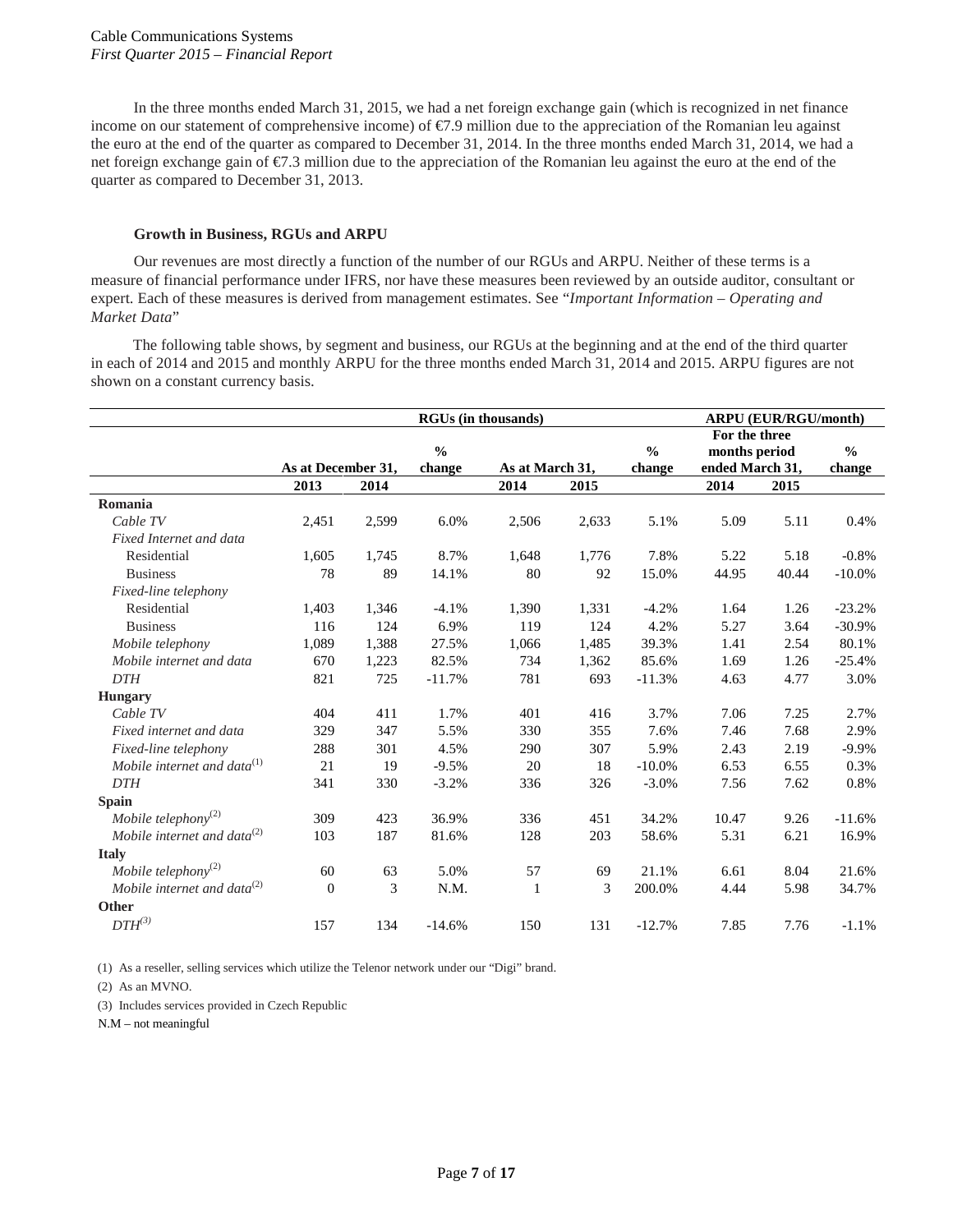## **HISTORICAL RESULTS OF OPERATIONS**

## **Results of Operations for the three months ended March 31, 2014 and 2015**

|                                           | Three months ended<br>March 31, |        |  |
|-------------------------------------------|---------------------------------|--------|--|
|                                           | 2014                            | 2015   |  |
|                                           | (euro in millions)              |        |  |
| <b>Revenues</b>                           |                                 |        |  |
| Romania                                   | 108.5                           | 126.2  |  |
| Hungary                                   | 29.3                            | 31.0   |  |
| Spain                                     | 12.3                            | 16.1   |  |
| Other                                     | 1.2                             | 1.7    |  |
| Discontinued operations                   | 3.6                             | 3.1    |  |
| Elimination of intersegment revenues      | (1.2)                           | (0.6)  |  |
| <b>Total revenues</b>                     | 153.9                           | 177.3  |  |
| <b>Other income</b>                       | 8.3                             | 0.0    |  |
|                                           |                                 |        |  |
| <b>Operating expenses</b>                 |                                 |        |  |
| Romania                                   | 60.8                            | 84.8   |  |
| Hungary                                   | 17.8                            | 18.7   |  |
| Spain                                     | 11.4                            | 14.0   |  |
| Other                                     | 1.8                             | 2.5    |  |
| Discontinued operations                   | 2.4                             | 2.1    |  |
| Elimination of intersegment expenses      | (1.2)                           | (0.6)  |  |
| Depreciation, amortization and impairment |                                 |        |  |
| of tangible and intangible assets         | 48.3                            | 47.3   |  |
| <b>Total operating expenses</b>           | 141.3                           | 168.6  |  |
| <b>Operating profit</b>                   | 20.9                            | 8.8    |  |
|                                           |                                 |        |  |
| Finance income                            | 7.5                             | 7.9    |  |
| Finance expense                           | (15.3)                          | (15.6) |  |
| Net finance costs                         | (7.9)                           | (7.7)  |  |
|                                           |                                 |        |  |
| Profit / (Loss) before taxation           | 13.0                            | 1.1    |  |
| Income tax benefit/(expense)              | (1.9)                           | (1.2)  |  |
|                                           |                                 |        |  |
| Profit / (Loss) for the period            | 11.2                            | (0.1)  |  |

#### *Revenues*

Our revenues for the three months ended March 31, 2015 were  $\in$  77.3 million, compared with  $\in$  53.9 million for the three months ended March 31, 2014, an increase of 15.2%. On a constant currency basis (by reference to the three month period ended March 31, 2015 average exchange rates), our revenues would have been lower by €1.0 million, meaning total revenues of €176.3 million for the three months ended March 31, 2015, an aggregate increase of 14.6%.

Our revenues from continued operations for the three months ended March 31, 2015 were €174.2 million, compared with €150.2 million for the three months ended March 31, 2014, an increase 16.0%.

The following tables show the distribution of revenues by country and business line for the three months ended March 31, 2014 and 2015 and the revenues calculated on constant currency basis: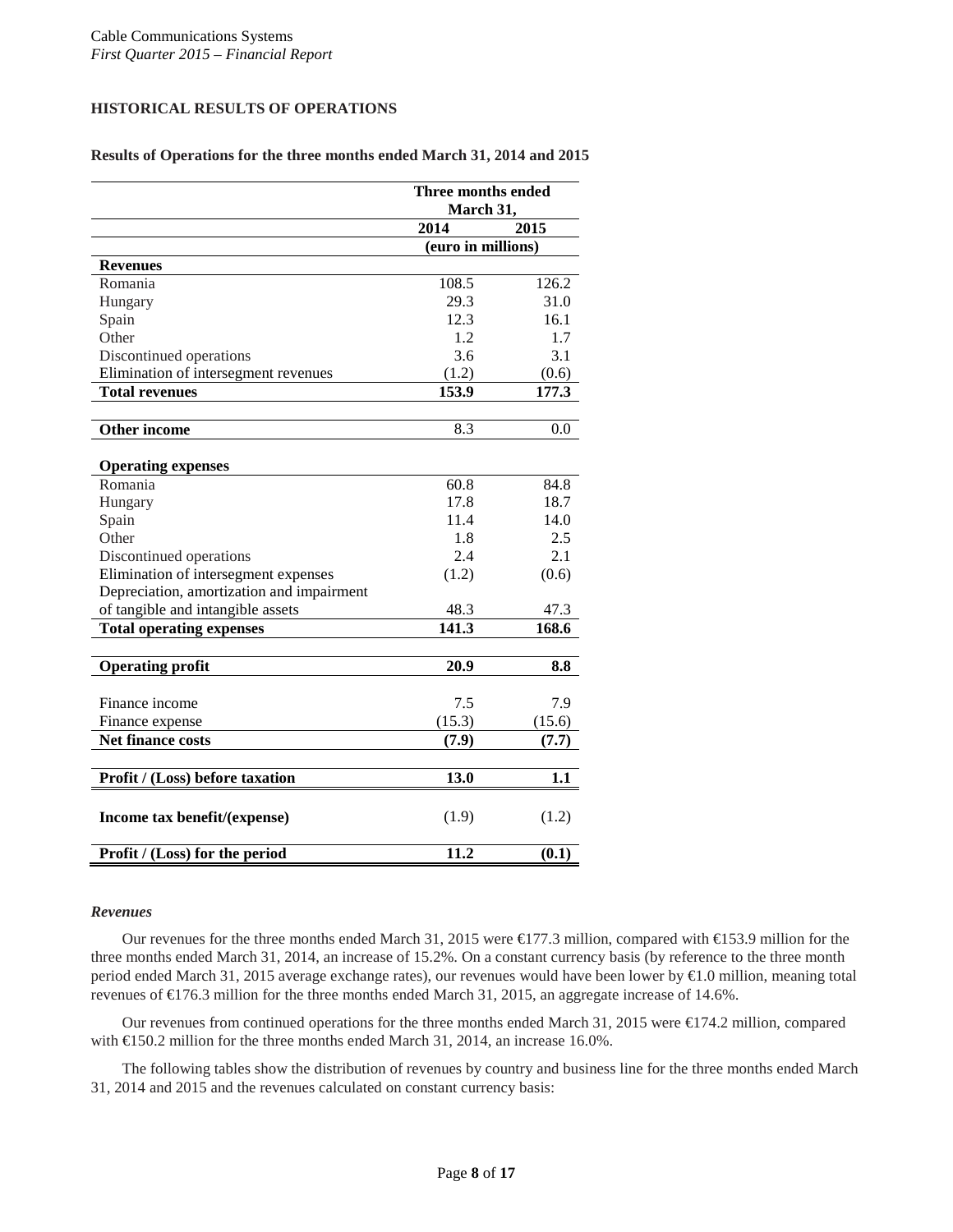|                                | Three months ended | $\frac{0}{0}$ |          |
|--------------------------------|--------------------|---------------|----------|
|                                | March 31,          | change        |          |
|                                | 2014               | 2015          |          |
|                                | (euro in millions) |               |          |
| Romania                        |                    |               |          |
| Cable TV                       | 37.8               | 40.1          | 6.1%     |
| Fixed internet and data        | 36.2               | 38.3          | 5.8%     |
| Fixed-line telephony           | 8.7                | 6.4           | $-26.4%$ |
| Mobile telephony               | 4.6                | 11.0          | 139.1%   |
| Mobile internet and data       | 3.6                | 4.9           | 36.1%    |
| <b>DTH</b>                     | 11.1               | 10.1          | $-9.0\%$ |
| Other revenues                 | 5.7                | 15.0          | 163.2%   |
| <b>Total</b>                   | 107.6              | 125.8         | 16.9%    |
| <b>Hungary</b>                 |                    |               |          |
| Cable TV                       | 8.5                | 9.0           | 5.9%     |
| Fixed internet and data        | 7.4                | 8.1           | 9.5%     |
| Fixed-line telephony           | 2.1                | 2.0           | $-4.8%$  |
| Mobile internet and data       | 0.4                | 0.4           | 0.0%     |
| <b>DTH</b>                     | 7.7                | 7.5           | $-2.6%$  |
| Other revenues                 | 3.2                | 4.1           | 28.1%    |
| <b>Total</b>                   | 29.3               | 31.0          | 5.8%     |
| <b>Spain</b>                   |                    |               |          |
| Mobile telephony               | 10.1               | 12.1          | 19.8%    |
| Mobile internet and data       | 1.8                | 3.6           | 100.0%   |
| Other                          | 0.1                | 0.1           | 0.0%     |
| <b>Total</b>                   | 12.0               | 15.8          | 31.7%    |
| <b>Italy</b>                   |                    |               |          |
| Mobile telephony               | 1.2                | 1.6           | 33.3%    |
| Mobile internet and data       | 0.0                | 0.1           | N.M.     |
| <b>Total</b>                   | 1.3                | 1.7           | 30.8%    |
| <b>Discontinued operations</b> |                    |               |          |
| <b>DTH</b>                     | 3.6                | 3.1           | $-13.9%$ |
| <b>Total</b>                   | 3.6                | 3.1           | $-13.9%$ |
|                                |                    |               |          |
| <b>Total</b>                   | 153.9              | 177.3         | 15.2%    |

**Revenues in Euro millions in constant currency**

|                                     | Three months ended March 31, |                 |  |
|-------------------------------------|------------------------------|-----------------|--|
| Segment                             | 2015<br>2014                 |                 |  |
|                                     |                              | <b>Constant</b> |  |
|                                     | <b>Actual</b>                | <b>Currency</b> |  |
| Romania                             | 108.5                        | 125.1           |  |
| Hungary                             | 29.3                         | 31.1            |  |
| Spain                               | 12.3                         | 16.1            |  |
| Other                               | 1.2                          | 1.7             |  |
| Discontinued operations             | 3.6                          | 3.1             |  |
| Elimination of intersegment revenue | (1.2)                        | (0.6)           |  |
| <b>Total</b>                        | 153.9                        | 176.3           |  |

*Revenues in Romania* (including intersegment revenues) for the three months ended March 31, 2015 were €126.2 million compared with €108.5 million for the three months ended March 31, 2014, an increase of 16.3%. On a constant currency basis (by reference to the 1<sup>st</sup> quarter of 2014 average exchange rates), our revenues in Romania would have been €125.1 million for the three months ended March 31, 2015 (lower by €1.1 million), leading to an aggregate increase of 15.3%. Revenue growth in Romania was driven primarily by an increase in our mobile telephony RGUs and ARPU, cable TV and fixed internet and data RGUs and other revenues. Mobile telephony RGUs increased from 1,066,000 at March 31,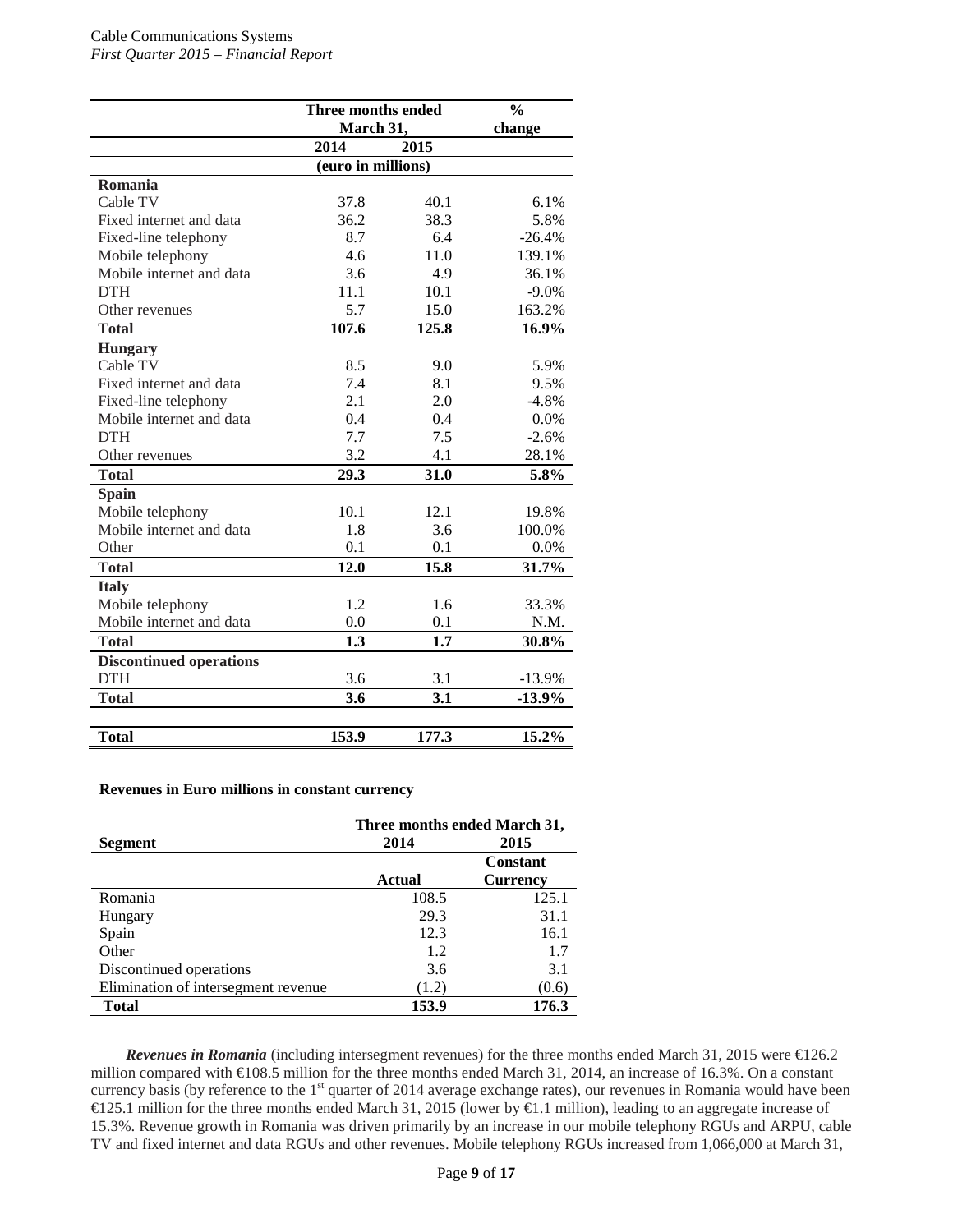2014 to 1,485,000 at March 31, 2015, an increase of 39.3%. This increase is the result of launching a new offer with competitive tariffs and also the possibility of acquiring a mobile handset. As a result, also the ARPU from mobile telephony increased in the three months ended March 31, 2015 to 2.54  $\in$ month compared with 1.41  $\in$ month for the three months ended March 31, 2014, an increase of 80.1%. Our cable TV RGUs increased from 2,506,000 at March 31, 2014 to 2,633,000 at March 31, 2015, an increase of 5.1%, and our fixed internet and data RGUs increased from 1,728,000 at March 31, 2014 to 1,868,000 at March 31, 2015, an increase of 8.1%. Both increases were driven primarily by our investments in expanding and upgrading our fiber optic network, which allowed us to connect more customers to our fiber optic network. Other revenues increased mainly as a result of revenues from sales of equipment to our customers ( $\text{E}2.4$ ) million in the three months ended March 31, 2015 compared with €3.1 in the three months ended March 31, 2014 ). Growth in our cable TV, fixed internet and data, mobile telephony and other revenues were partially offset by a decrease in our number of DTH RGUs and a decrease in residential fixed telephony RGUs and ARPU. DTH RGUs decreased from 781,000 at March 31, 2014 to 693,000 at March 31, 2015, a decrease of 11.3%. Residential fixed telephony RGUs decreased from 1,390,000 at March 31, 2014 to 1,331,000 at March 31, 2015, a decrease of 4.2% and fixed telephony ARPU decreased from 1.64  $\oplus$  month for the three months ended March, 2013 to 1.26  $\oplus$  month for the three months ended March 31, 2015, a decrease of 23.2%. The decrease in ARPU is mainly the result of decrease in revenues from interconnection which was due to decrease in regulated interconnection rates starting with April 1, 2014 from 0.67  $\in$ month to  $0.14 \in \text{month}$ .

*Revenues in Hungary* for the three months ended March 31, 2015 were  $\text{\textsterling}31.0$  million compared with  $\text{\textsterling}29.3$  million for the three months ended March 31, 2014, an increase of 5.8%. On a constant currency basis (by reference to  $1<sup>st</sup>$  quarter of 2014 average exchange rates), our revenues in Hungary would have grown by an additional  $\Theta$ .1 million to  $\Theta$ 1.1 million for the three months ended March 31, 2015, an increase of 6.1%. The increase in revenues was principally due to an increase our cable TV RGUs, fixed internet and data RGUs and fixed line telephony RGUs. Our cable TV RGUs increased from 401,000 at March 31, 2014 to 416,000 as at March 31, 2015, an increase of 3.7%. Our fixed internet and data RGUs increased from 330,000 at March 31, 2014 to 355,000 at March 31, 2015, an increase of 7.6%. Our fixed-line telephony RGUs increased from 290,000 at March 31, 2014 to 307,000 at March 31, 2015, an increase of 5.9%. Despite the increase in the fixed-line telephony RGUs, the revenues decreased as a result of lower traffic leading to lower ARPU. The increases in RGUs were driven primarily by the quality of our network. The above increases were partially offset by a decrease in our DTH RGUs. Our DTH RGUs decreased from 336,000 at March 31, 2014 to 326,000 at March 31, 2015, a decrease of 3.0%.

*Revenues in Spain* (including intersegment revenues) for the three months ended March 31, 2015 were €15.8 million compared with  $\epsilon 12.0$  million for the three months ended March 31, 2014, an increase of 31.7%. This growth was the result of an increase in our number of mobile telephony RGUs from 336,000 at March 31, 2014 to 451,000 at March 31, 2015, an increase of 34.2%, and an increase in the number of mobile internet and data RGUs from 128,000 at March 31, 2014 to 203,000 at March 31, 2015, an increase of 58.6%.

*Revenues in Italy* for the three months ended March 31, 2015 were €1.7 million compared with €1.2 million for the three months ended March 31, 2014, an increase of 41.7%. The increase in revenues was due to an increase our mobile telephony RGUs from 57,000 at March 31, 2014 to 69,000 as at March 31, 2015 and also due to an increase in the ARPU of the mobile telephony RGUs from 6.61  $\oplus$  month for the three months ended March, 2013 to 8.04  $\oplus$  month for the three months ended March 31, 2015, an increase of 21.6%.

*Revenues in Czech Republic (disposed of starting with April 2015)* for the three months ended March 31, 2015 were €3.1 million compared with €3.6 million for the three months ended March 31, 2014, a decrease of 13.9%.The decrease in revenues was principally due to a decrease in the number of DTH RGUs from 150,000 as at March 31, 2014 to 131,000 DTH RGUs as at March 31, 2015.

## *Total operating expenses*

Our total operating expenses for the three months ended March 31, 2015 were €168.6 million compared with €141.3 million for the three months ended March 31, 2014, an increase of 19.3%.

The table below sets out the expenses per segment (which excludes depreciation and amortization) as a percentage of revenues for the three months ended March 31, 2014 and 2015 (including intersegment transactions).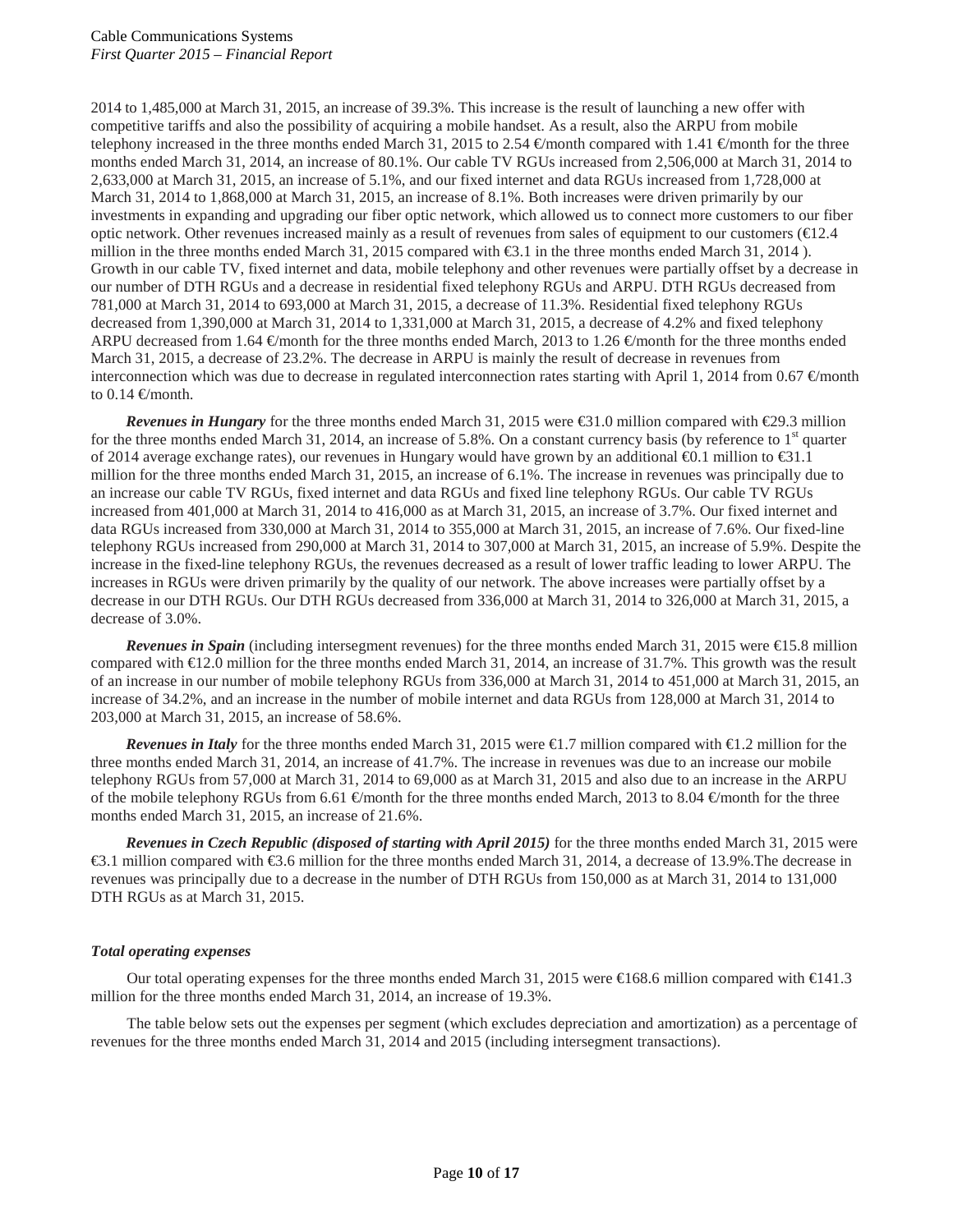|                         | Three months ended March 31, |                           |  |  |
|-------------------------|------------------------------|---------------------------|--|--|
| <b>Segment</b>          | 2014                         | 2015                      |  |  |
|                         |                              | Expenses as % of revenues |  |  |
| Romania                 | 56.03%                       | 67.11%                    |  |  |
| Hungary                 | 60.64%                       | 60.46%                    |  |  |
| Spain                   | 92.47%                       | 86.74%                    |  |  |
| Other                   | 147.68%                      | 150.30%                   |  |  |
| Discontinued operations | 64.57%                       | 67.23%                    |  |  |

*Operating expenses in Romania* (including intersegment expenses) for the three months ended March 31, 2015 were €84.7 million compared with €60.8 million the three months ended March 31, 2014, an increase of 39.3%. This increase comes mainly from sales of handsets and other equipment at cost  $(€1.8$  million in the three months ended March 31, 2015 compared with €0.6 in the three months ended March 31, 2014), increase in salaries, additional spectrum costs for the new 900 Mhz license and larger telephony interconnection charges associated with our new mobile offerings.

*Operating expenses in Hungary* for the three months ended March 31, 2015 were €18.7 million compared with €17.8 million the three months ended March 31, 2014, an increase of 5.1%. This is mainly the result of the increase in direct costs associated with the increase in RGUs in cable tv and fixed telephony business lines.

*Operating expenses in Spain* (including intersegment expenses) for the three months ended March 31, 2015 were €14.0 million compared with €11.4 million for the three months ended March 31, 2014, an increase of 22.8%. This increase is the result of an increase in the traffic as a result of an increase in our RGU number.

*Operating expenses in Other* for the three months ended March 31, 2015 were €2.5 million compared with €1.8 million for the three months ended March 31, 2014, a decrease of 38.9%. The increase is the result of the increase in RGUs and traffic in our subsidiary in Italy.

*Operating expenses in Discontinued Operations (Czech Republic disposed of starting with April 2015)* for the three months ended March 31, 2015 were  $\epsilon$ 2.1 million compared with  $\epsilon$ 2.4 million for the three months ended March 31, 2014, a decrease of 12.5%. The decrease is proportional to the decrease in revenues (13.9%).

#### *Depreciation, amortization and impairment of tangible and intangible assets*

Depreciation, amortization and impairment of tangible and intangible assets was  $\in \{47.3 \text{ million for the three months}$ ended March 31, 2015 compared with €48.3 million for three months ended March 31, 2014, a decrease of 2.1%. This decrease was primarily due to slightly lower Depreciation of property, plant and equipment and Amortization of programme assets.

*Other income* for the three months ended March 31, 2014 of **€8.3** million, represents additional installments received for the disposal of Slovakia.

#### *Operating profit*

For the reasons set forth above, our operating profit was €8.8 million for the three months ended March 31, 2015 compared with €20.9 million for three months ended March 31, 2014.

#### *Net finance expense*

We recognized net finance expense of  $\epsilon$ 7.7 million in the three months ended March 31, 2015 compared with  $\epsilon$ 7.5 million in the three months ended March 31, 2014. The slight increase is mainly the result higher interest expenses, as a result of higher gross debt (the interest expense was EUR 13.0 million in the three months ended March 31, 2015 compared with EUR 12.3 million in the same period from the previous year). The increase in expense is offset by higher foreign exchange rate revenues recorded in the three months period ended March 31, 2015 compared with the same period in the previous year (EUR 7.9 million compared with EUR 7.3 million).

#### *Profit / Loss before taxation*

For the reasons set forth above, we had a profit before taxation of  $\bigoplus$ . 1 million for the three months ended March 31, 2015 compared and a profit before taxation of €13.4 million for the three months ended March 31, 2014.

#### *Income tax expense*

An income tax expense of  $\bigoplus$ .2 million was recognized in the three months ended March 31, 2015 as a result of the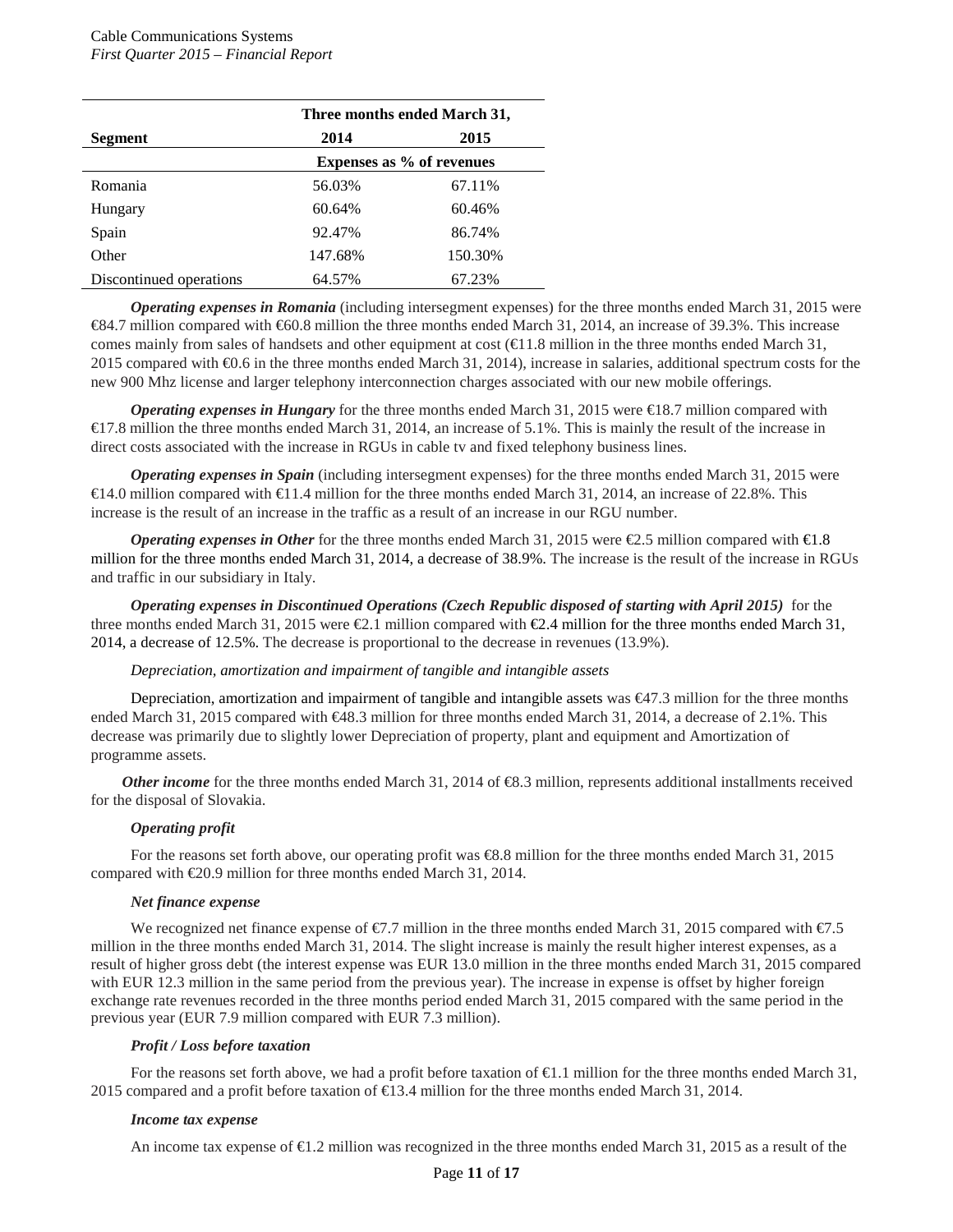net profit incurred profit in that period, adjusted for the effect of non-deductible expenses. An income tax expense of €1.9 million was recognized in the three months ended March 31, 2014 for the same reasons.

## *Profit/ Loss for the year*

For the reasons set forth above, our net loss for the three months ended March 31, 2015 was €0.1 million and our net profit for the three months ended March 31, 2014 was  $\in$  1.6 million.

## **LIQUIDITY AND CAPITAL RESOURCES**

Historically, our principal sources of liquidity have been our operating cash flows and debt financing. Going forward, we expect to fund our cash obligations and capital expenditures primarily out of our operating cash flows, supplemented in part by the 2015 Senior Facilities Agreement (signed on April 30, 2015), the ING Facilities Agreement, the Citi Facilities Agreement, other letter of guarantee facilities and other credit agreements. We believe that our strong and, in local currency, relatively predictable operating cash flows will continue to allow us to maintain a flexible capital expenditure policy.

All of our businesses generally produce positive operating cash flows that are relatively constant from month to month. Due to the recent upgrade of our fiber optic network, our network-related capital expenditure is expected to be lower in the near to medium term than in the previous years. Variations in our aggregate cash flow during the periods under review principally represented increased or decreased cash flow used in investing activities and cash flow from financing activities.

We have made and intend to continue to make significant investments in the growth of our businesses by acquiring new and renewing existing content rights, expanding our mobile telecommunications network (including making payments under and complying with obligations under our newly acquired license for a frequency block of 5 MHz of bandwidth in the 900 MHz frequency spectrum) and our fiber optic networks and procuring CPE which we lend free of charge to our customers for the duration of their subscriptions.

We also believe that, for the coming 12 months, our operating cash flows will be adequate to fund our working capital requirements.

## **Historical Cash Flows**

The following table sets forth, for the three months ended March 31, 2014 and 2015 our consolidated cash flow from operating activities, cash flow from investing activities and cash flow from financing activities.

|                                                                      | Three months ended<br>March 31, |        |  |
|----------------------------------------------------------------------|---------------------------------|--------|--|
|                                                                      | 2014                            | 2015   |  |
|                                                                      | (euro in millions)              |        |  |
| Cash flows from operations before working capital changes            | 60.2                            | 54.1   |  |
| Cash flows from changes in working capital                           | (12.1)                          | 15.2   |  |
| <b>Cash flows from operations</b>                                    | 48.0                            | 69.3   |  |
| Interest paid                                                        | (3.3)                           | (3.6)  |  |
| Income tax paid                                                      | (0.5)                           | (0.9)  |  |
| <b>Cash flow from operating activities</b>                           | 44.2                            | 64.8   |  |
| Cash flow used in investing activities                               | (43.2)                          | (57.7) |  |
| <b>Cash flows from financing activities</b>                          | (2.8)                           | (2.9)  |  |
| Net increase (decrease) in cash and cash equivalents                 | (1.8)                           | 4.2    |  |
| Cash and cash equivalents at the beginning of the period             | 50.2                            | 54.3   |  |
| Effect of exchange rate fluctuation on cash and cash equivalent held | 1.5                             | (0.9)  |  |
| Cash and cash equivalents at the closing of the period               | 49.9                            | 57.6   |  |

*Cash flows from operations before working capital changes were*  $\epsilon$ *54.1 million in the three months ended March* 31, 2015 and €60.2 million in the three months ended March 31, 2014 for the reasons discussed above under "*—Results of Operations for the three months ended March 31, 2015 and 2014.*"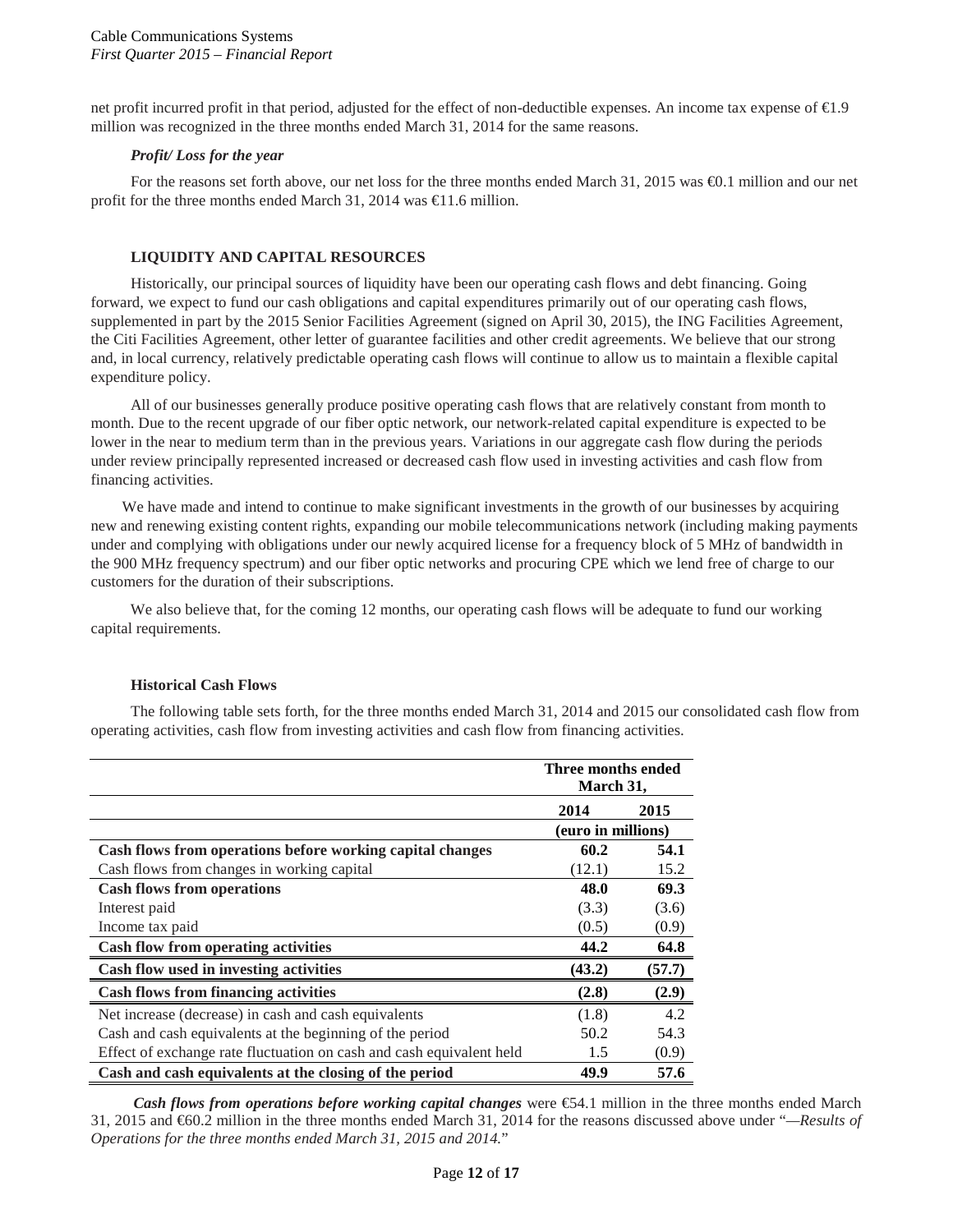The following table shows changes in our working capital:

|                                              | Three months ended<br>March 31, |       |  |
|----------------------------------------------|---------------------------------|-------|--|
|                                              | 2015<br>2014                    |       |  |
| <b>Changes in:</b>                           | (euro in millions)              |       |  |
| Trade receivables and other assets           | (0.8)                           | (7.0) |  |
| Inventories                                  | (3.6)                           |       |  |
| Trade payables and other current liabilities | (10.1)                          | 15.0  |  |
| Deferred revenue                             | 2.4                             | 5.4   |  |
| Total                                        | (12.1)                          | 15.2  |  |

We had a net working capital of  $\epsilon$ 15.2 million in the three months ended March 31, 2015. This is the result of an increase in trade payables of  $\bigoplus$  5.0 due to sales of equipments, especially mobile handsets, increase in several other expenses such as mobile interconnection, salaries and programming. The net working capital is also the result of an increase in deferred revenue, mainly as a result of increase in our RGUs in Romania and Hungary. These changes were partially offset by an increase in our trade receivables and other assets balances of  $\epsilon$ . O million primarily as a result of sale of customer equipment in installments and/or with a subsidy to our subscribers.

We had a net working capital requirement of  $\epsilon 12.1$  million in the three months ended March 31, 2014. This requirement comes mainly from a decrease in trade and other payable balances of €10.1 million primarily due to shorter payment cycles and an increase in inventories.

*Cash flows from operating activities* were €64.8 million in the three months ended March 31, 2015 and €44.2 million in the three months ended March 31, 2014. Included in these amounts are deductions for interest paid and income tax paid, which were €4.5 million in the three months ended March 31, 2015 and €3.9 million in the three months ended March 31, 2014.

*Cash flows used in investing activities* were €57.7 million in the three months ended March 31, 2015 and €43.2 million in the three months ended March 31, 2014 (which includes €8.3 million as proceeds from the sale of Slovakia and €1.3 million proceeds from sale of property, plant and equipment).

Purchases of property, plant and equipment were €30.5 million in the three months ended March 31, 2015 and €23.8 million in the three months ended March 31, 2014. The increase is the result of higher investments in our triple play and 3G networks in Romania.

Purchases of intangible assets were €25.8 million in the three months ended March 31, 2015 and €22.2 million in the three months ended March 31, 2014. The increase is the result of larger payments made for sport rights.

Acquisition of subsidiaries were €1.4 million in the three months ended March 31, 2015 and €6.8 million in the three months ended March 31, 2014. The main acquisitions from 2014 relate to network assets (CFO Integrator) and buildings.

*Cash flows from <i>financing activities* were a negative amount of  $E$ .9 million (representing an outflow) in the three months ended March 31, 2015 and a negative amount of €2.8 million (representing an outflow) in the three months ended March 31, 2014.

## **Contractual Obligations**

Our principal contractual obligations consist of our obligations in respect of financial indebtedness that is owed under our credit facilities, our contractual obligations for the lease of satellite capacity from Intelsat, the annual radio spectrum fees for our mobile licenses in Romania and Hungary, the remaining payments for certain broadcasting rights, operational leasing arrangements and financial leasing arrangements for part of our headquarters in Bucharest and a parcel of land outside of Bucharest.

The following table sets forth our payment obligations as at March 31, 2015 based on the agreements in place as at that date. We expect that our contractual commitments may evolve over time in response to current business and market conditions, with the result that future amounts due may differ considerably from the expected amounts payable set out in this table: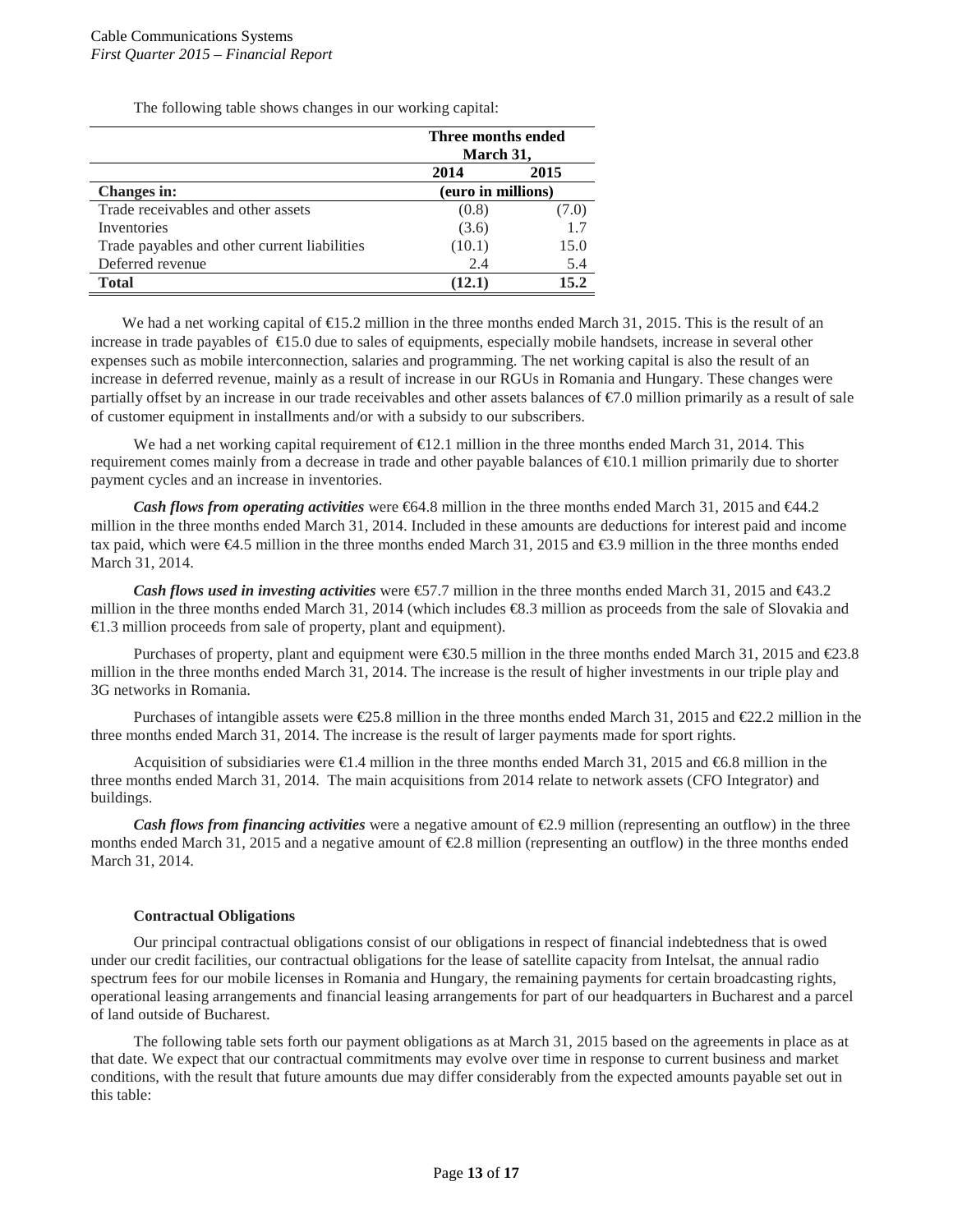|                                                                                                                                                                                                                                                                                                   | <b>TOTAL</b> | April 1, 2015 -<br><b>March 31, 2016</b> | April 1, 2016 -<br><b>March 31, 2018</b> | April 1, 2018 -<br><b>March 31, 2020</b> | April 1,<br>2020and after |
|---------------------------------------------------------------------------------------------------------------------------------------------------------------------------------------------------------------------------------------------------------------------------------------------------|--------------|------------------------------------------|------------------------------------------|------------------------------------------|---------------------------|
|                                                                                                                                                                                                                                                                                                   |              |                                          | (euro in millions)                       |                                          |                           |
| Interest bearing loans and                                                                                                                                                                                                                                                                        |              |                                          |                                          |                                          |                           |
| borrowings, including short term                                                                                                                                                                                                                                                                  |              |                                          |                                          |                                          |                           |
| facilities                                                                                                                                                                                                                                                                                        | 926.0        | 94.3                                     | 221.8                                    | 140.0                                    | 469.9                     |
| Finance lease obligations $^{(1)}$                                                                                                                                                                                                                                                                | 8.3          | 1.5                                      | 4.7                                      | 0.7                                      | 1.4                       |
| Overdraft facilities                                                                                                                                                                                                                                                                              | 3.9          | 3.9                                      |                                          |                                          |                           |
| Capital expenditure and operating                                                                                                                                                                                                                                                                 |              |                                          |                                          |                                          |                           |
| expenditure contractual                                                                                                                                                                                                                                                                           |              |                                          |                                          |                                          |                           |
| commitments <sup><math>(2)</math></sup>                                                                                                                                                                                                                                                           | 261.9        | 78.8                                     | 98.9                                     | 45.7                                     | 38.5                      |
| Acquisition of subsidiaries                                                                                                                                                                                                                                                                       | 2.7          | 2.7                                      |                                          |                                          |                           |
| Trade and other payables $^{(3)}$                                                                                                                                                                                                                                                                 | 236.6        | 225.5                                    | 11.1                                     |                                          |                           |
| Interest rate swaps used for                                                                                                                                                                                                                                                                      |              |                                          |                                          |                                          |                           |
| hedging                                                                                                                                                                                                                                                                                           | 1.8          | 1.8                                      |                                          |                                          |                           |
| <b>Total</b><br>$\mathcal{A} \times \mathcal{R} = \mathcal{A} \times \mathcal{A} = \mathcal{A} \times \mathcal{A}$ , and a set of the set of the set of the set of the set of the set of the set of the set of the set of the set of the set of the set of the set of the set of the set of the s | 1.441.2      | 408.5<br>$A = 1$ FIDIDOD                 | 336.5<br>$C3.6$ $1.21.2017C$ $11C$ .     | 186.4<br>$\cdot$ $\cdot$                 | 509.8                     |

(1) Includes estimated interest. Interest was estimated by using 3-month EURIBOR or a fixed rate as of March 31, 2015 for all future periods.

(2) Includes mainly payments for premium content, satellite usage, spectrum fee payments, open orders for purchases of equipment and obligations under agreements to lease real property or movable property that are enforceable and legally binding and that specify all significant terms (*e.g.*, object of the lease, pricing terms and duration). (3) Includes trade payables, other long-term liabilities and income tax.

\*all amounts are presented without discounting

#### **Financial Obligations**

#### *Bond (the Notes)*

On October 25, 2013, CCS entered into a Purchase Agreement through which on November 4, 2013 issued Notes with a value of €450 million. The Notes, are secured, by (i) substantially all of the movable assets of RCS&RDS, including bank accounts, receivables, intellectual property rights, networks, equipment, inventories, insurance and proceeds related to any of the foregoing, (ii) certain shares of the Company's material subsidiaries and its own treasury shares, in each case, held by the Company and (iii) certain assets of the Company, including the shares it holds in RCS&RDS, certain bank accounts and receivables under the Proceeds Loan (collectively, the "Collateral"). The Collateral is shared with the 2013 Senior Facilities Agreement, ING Facilities Agreement and the Citi Facilities Agreement on a *pari passu* basis pursuant to the terms of the Intercreditor Agreement. The Proceeds Loan is the loan provided by CCS to its subsidiary, RCS&RDS on 4 November 2013.

In 2014 we concluded coupon swaps for the entire Proceeds Loan's value (€450 million), all with a termination date of 23 September 2016.

#### *2013 Senior Facilities Agreement*

On October 21, 2013 we entered into a committed facility agreement, as borrower, with Citibank, N.A., London Branch and ING Bank N.V. Amsterdam, Bucharest Branch, as mandated lead arrangers, for the repayment of our existing facilities and for general corporate purposes (the "**2013 Senior Facilities Agreement**"). The 2013 Senior Facilities Agreement is unconditionally guaranteed by CCS on a senior secured basis, and shares in the Collateral pursuant to the terms of the Intercreditor Agreement.

The 2013 Senior Facilities Agreement consists of a term loan facility with a capacity of  $\epsilon$ 250 million and a revolving credit facility with a capacity of €50 million. The interest rate under the 2013 Senior Facilities Agreement is floating at a margin of 4.35% per annum plus EURIBOR. Interest is payable every three or six months with respect to the term loan (as at this moment we have a three month interest period), and one, three or six months with respect to the revolving credit facility.

The 2013 Senior Facilities Agreement contains certain financial covenants, including maintaining: (i) at the end of each accounting quarter a maximum consolidated total net indebtedness to EBITDA ratio of 3.25; and (ii) a minimum EBITDA to net total interest ratio of 4.25.

The 2013 Senior Facilities Agreement contains certain other covenants, including a cross-default provision pursuant to which an event of default occurs if any financial obligation of the Group is not paid when due or becomes payable or is capable of becoming payable before its due date or any facility under which financial obligations arise ceases to be available or becomes capable of early termination.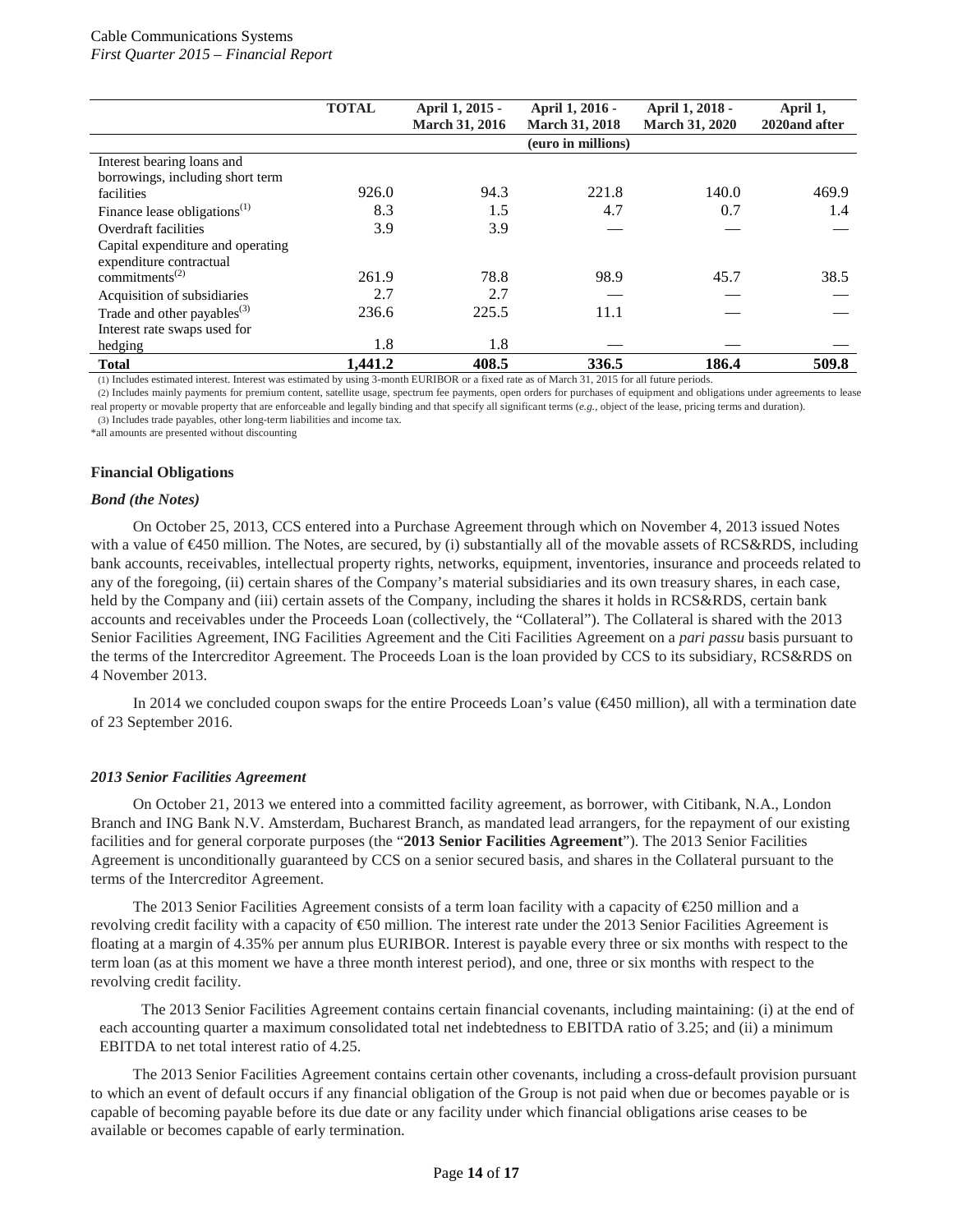On November 4, 2013 we drew  $\epsilon$ 205 million of the term loan facility on the Issue Date to repay certain of our existing credit facilities and on June 19, 2014 we drew the remaining €45 million under the term loan. The revolving credit facility remains available until October 21, 2016.

On May 22, 2015 we repaid the facility using the proceeds of the 2015 Senior Facilities Agreement and our own funds.

#### *2015 Senior Facilities Agreement*

On April 30, 2015 we entered into a committed facility agreement, as borrower, with BRD-Groupe Societe Generale, Citibank, London branch, ING Bank, and Unicredit Tiriac Bank as mandated lead arrangers, for the repayment of our 2013 Senior Facilities Agreement (the "**2015 Senior Facilities Agreement**"). The 2015 Senior Facilities Agreement is unconditionally guaranteed by CCS on a senior secured basis, and shares in the Collateral pursuant to the terms of the Intercreditor Agreement.

The 2015 Senior Facilities Agreement consists of a term loan facility with a capacity of RON 994.2 million and a revolving credit facility with a capacity of RON 39.8 million. The facility can be increased by EUR 25 million (in RON and the exchange rate from the date of the notice) in the next three months from signing. The interest rate under the 2015 Senior Facilities Agreement is floating at a margin of 2.5% per annum plus ROBOR. Interest is payable every three months.

The 2015 Senior Facilities Agreement contains certain financial covenants, including maintaining: (i) at the end of each accounting quarter a maximum consolidated total net indebtedness to EBITDA ratio of 3.75 until December 31, 2016 and afterwards a maximum consolidated total net indebtedness to EBITDA ratio of 3.25; and (ii) a minimum EBITDA to net total interest ratio of 3.75 until December 31, 2016 and afterwards a minimum EBITDA to net total interest ratio of 4.25.

The 2015 Senior Facilities Agreement contains certain other covenants, including a cross-default provision pursuant to which an event of default occurs if any financial obligation of the Group is not paid when due or becomes payable or is capable of becoming payable before its due date or any facility under which financial obligations arise ceases to be available or becomes capable of early termination.

On May 22, 2015 we drew the entire amount available from both the term loan facility and the revolving credit facility. The term loan facility is repayable in 10 semiannual equal tranches starting with October 30, 2015 and the revolving credit facility is repayable in three years time, on April 30, 2018.

On May 22, 2015 we concluded an interest rate SWAP for the entire term loan facility through which we will pay an annual total fixed interest of 5.75% for the entire period of the loan.

#### *ING Facilities Agreement*

On November 1, 2013, we entered, into the ING Facilities Agreement with ING Bank N.V. in order to consolidate the Group's existing credit facilities with ING Bank N.V. into a single facility for working capital purposes. The existing facilities with ING Bank N.V. were fully repaid and terminated on November 4, 2013 using the proceeds of the Bond and the 2013 Senior Facilities Agreement. The ING Facilities Agreement entered into force thereafter. The ING Facilities Agreement is sharing in the Collateral, pursuant to the terms of the Intercreditor Agreement.

The ING Facilities Agreement consists of (i) an uncommitted overdraft facility of up to  $\epsilon$ .0 million, of which up to €1.0 million can also be used for letters of guarantee (starting with March 16, 2015, through the signing of an addendum to the ING Facilities Agreement, the sublimit is removed) and (ii) an uncommitted facility for letters of guarantee with an initial amount of  $\Theta$ .675 million and Romanian lei 8.1 million.

As of March 31, 2015, we had €3.8 million drawn and €1.1 million Letters of Guarantee issued under the overdraft facility. There were no letters of guarantee issued under the (ii) uncommitted facility for letters of guarantee, as of March 31, 2015.

#### *Citi Facilities Agreement*

On October 25, 2013, we entered into, as borrower, the Citi Facilities Agreement with Citibank, to consolidate its existing uncommitted credit facilities with Citibank into a single uncommitted facility for working capital purposes. On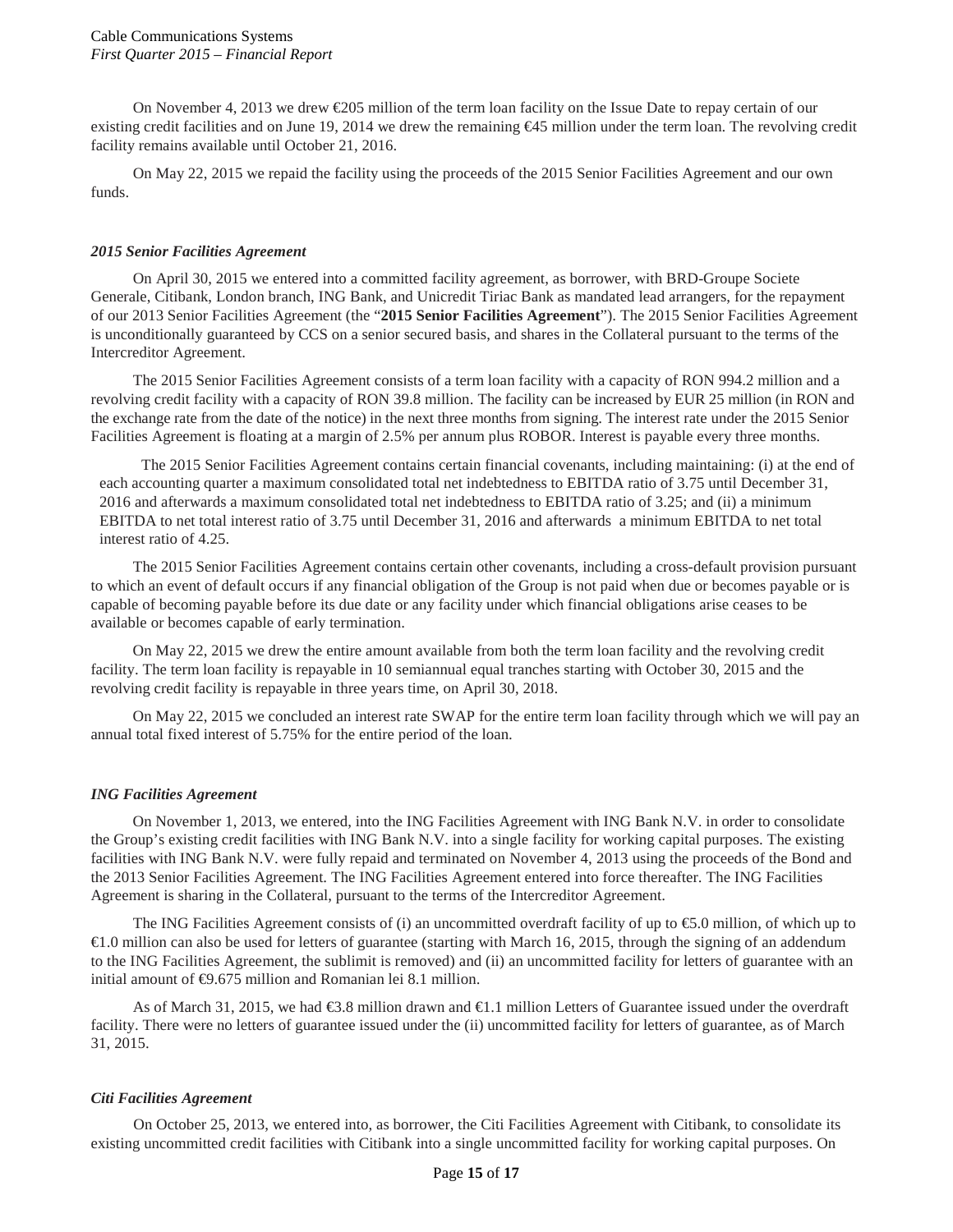October 25, 2013, the Company entered into a personal guarantee agreement with Citibank pursuant to which it provides Citibank with a personal guarantee for the due performance of the Citi Facilities Agreement by the Group.

On November 4, 2013 we repaid the Citi Facilities Agreement using the proceeds from the Bond and the 2013 Senior Facilities Agreement. Following the repayment, the maximum amount made available under the Citi Facilities Agreement was decreased. Thus amended, the Citi Facilities Agreement consists of (i) an uncommitted overdraft/bank guarantee facility in the amount of US\$5.0 million and (ii) an uncommitted bank guarantee facility with an initial amount of US\$8.1 million and €500,000. On November 25, 2014 the (i) uncommitted overdraft/bank guarantee facility was increased to US\$7.0 million.

As of March 31, 2015, overdraft/bank guarantee facility utilized was (i) US\$2.3 million, out of which US\$0.1 million was cash overdraft and US\$2.2 million was letters of guarantee, and (ii) we had letters of guarantee issued in the amount of US\$4.0 million and €500,000.

## *BRD Letters of Guarantee Facility*

As of March 31, 2015 we had letters of guarantee issued by BRD with a value of  $\epsilon$ 1.0 million.

#### *Santander Facility*

On November 4, 2014, we entered into a new short-term facility agreement with Banco Santander for €1.5 million, which consolidates and replaces all the previous facilities. The maturity date for this new facility is November 4, 2015 and the amount provided decreased to €1 million starting with March 4, 2015. As of March 31, 2015, the balance drawn under the Santander Facility was €100,000.

## *Caixa Facility*

On February 6, 2014, we entered into a reverse factoring facility agreement with Caixabank, S.A. (the "Caixa Facility") through which Caixa pays in advance DIGI Spain's suppliers. On January 30, 2015, we renewed the reverse factoring facility agreement. The term of the Caixa Facility is indefinite and the maximum amount which can be used is €500,000. As of March 31, 2015, the balance drawn under the Caixa Facility was €170,000

## *Unicredit cash collateral agreement*

On October 5, 2010, we entered into a cash collateral agreement with UniCredit Tiriac Bank S.A., for €59,484 for issuance of a letter of counter guarantee, which is valid until January 31, 2017 (the "**Unicredit Cash Collateral Agreement**"). The agreement entered into force on October 8, 2012, and is secured with a moveable mortgage over a cash collateral account opened with UniCredit Tiriac Bank S.A.

## *Financial Leasing Agreements*

As at March 31, 2015, we had two leasing agreements in place with a total outstanding value of approximately  $\epsilon/3$ . million.

One of these leasing agreements is a sale-leaseback arrangement entered into on May 11, 2009 for part of our headquarters in Bucharest with ING Lease Romania IFN SA, with a financed amount (including interest) of US\$12.5 million. ING Lease Romania IFN SA has sold all its assets to Raiffeisen Leasing IFN SA at the end of January 2014. As at March 31, 2015, the outstanding amount under the sale-leaseback agreement was US\$5.2 million.

We have also entered into a leasing agreement for a parcel of land in Poiana Brasov city, Brasov County, with a financed amount of €3.2 million (excluding VAT). As at March 31, 2015, the outstanding amount under this leasing agreement was €2.5 million.

#### **Pension Obligations**

Under the regulatory regimes applicable in our countries of operation, employers are required to make payments to a national social security fund for the benefit of employees. Other than these social security payments, we do not maintain